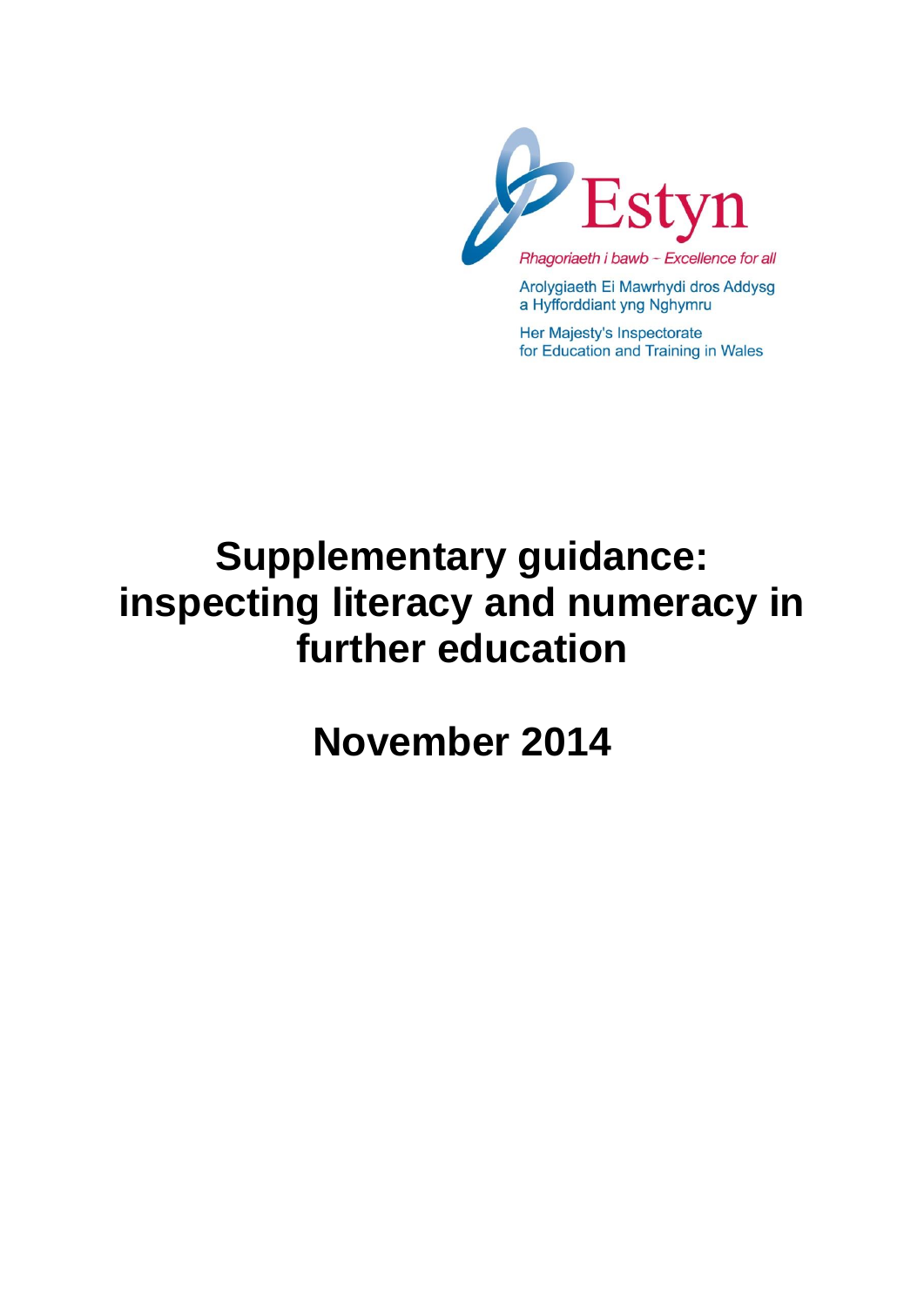## **The purpose of Estyn is to inspect quality and standards in education and training in Wales. Estyn is responsible for inspecting:**

- $\lambda$  nursery schools and settings that are maintained by, or receive funding from, local authorities;
- $\lambda$  primary schools;
- $\lambda$  secondary schools;
- A special schools;
- $\blacktriangle$  pupil referral units;
- A independent schools;
- $\blacktriangle$  further education;
- $\lambda$  adult community learning;
- $\lambda$  vouth and community work training;
- $\lambda$  local authority education services for children and young people;
- $\lambda$  teacher education and training;
- A Welsh for adults;
- work-based learning; and
- $\blacktriangle$  learning in the justice sector.

Estyn also:

- A provides advice on quality and standards in education and training in Wales to the Welsh Government and others; and
- A makes public good practice based on inspection evidence.

Every possible care has been taken to ensure that the information in this document is accurate at the time of going to press. Any enquiries or comments regarding this document/publication should be addressed to:

Publication Section Estyn Anchor Court Keen Road **Cardiff** CF24 5JW or by email to [publications@estyn.gov.uk](mailto:publications@estyn.gov.uk)

This and other Estyn publications are available on our website: [www.estyn.gov.uk](http://www.estyn.gov.uk/)

**© Crown Copyright 2014 This report may be re-used free of charge in any format or medium provided that it is re-used accurately and not used in a misleading context. The material must be acknowledged as Crown copyright and the title of the report specified.**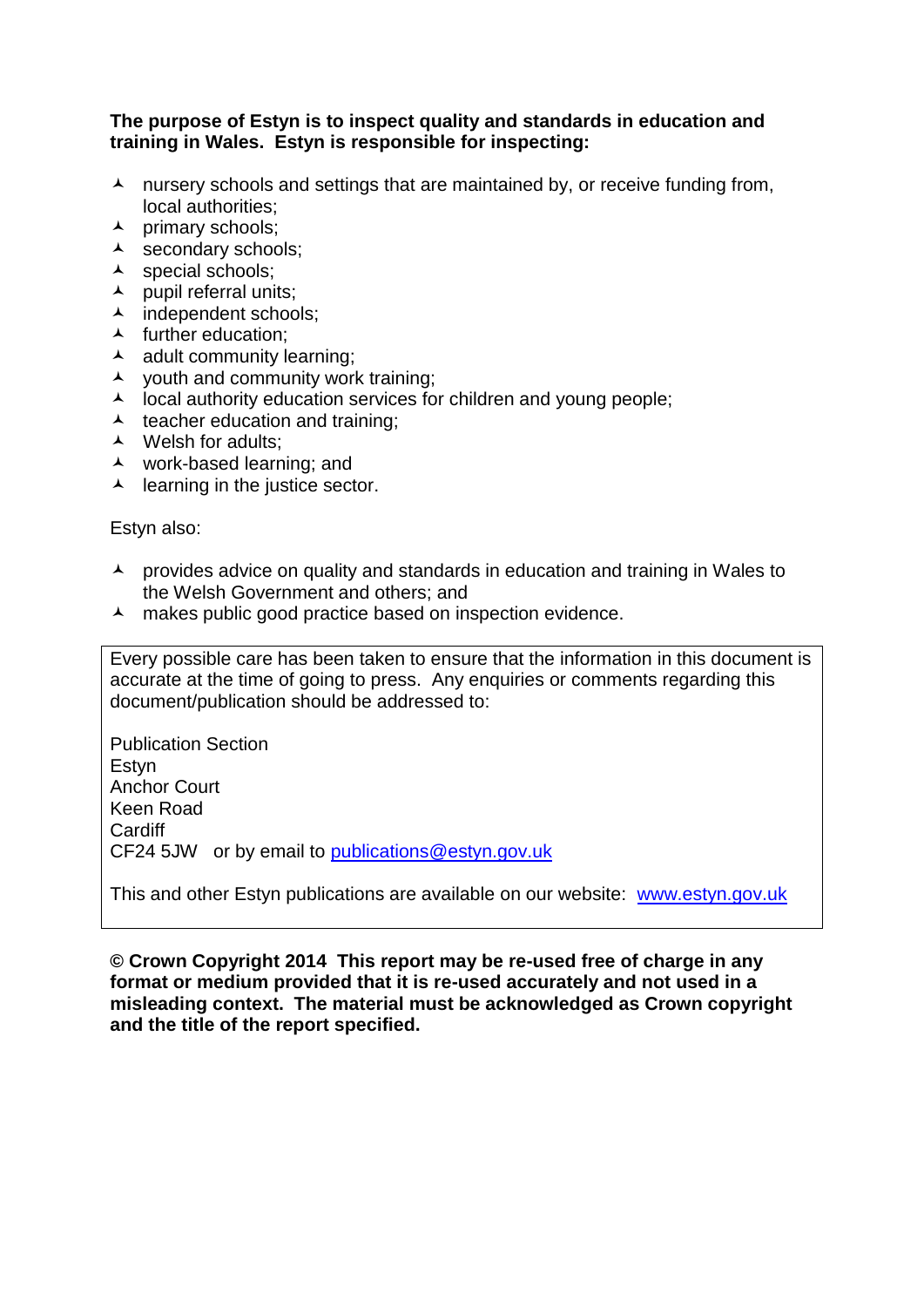| <b>Contents</b>                                                                                                        | Page |
|------------------------------------------------------------------------------------------------------------------------|------|
|                                                                                                                        |      |
| <b>Introduction</b>                                                                                                    | 1    |
| Methodology for inspecting literacy and numeracy                                                                       | 1    |
| Before the inspection                                                                                                  | 1    |
| During the inspection week                                                                                             | 2    |
| Support programme data                                                                                                 | 3    |
| ESW communication and application of number and GCSEs                                                                  | 3    |
| Samples of learners' work                                                                                              | 4    |
| Tracking and monitoring learner progress in literacy and numeracy                                                      | 4    |
| Policies for literacy and numeracy development                                                                         | 4    |
| Samples of schemes of work                                                                                             | 5    |
| Samples of short-term planning                                                                                         | 5    |
| Learning support                                                                                                       | 5    |
| Question prompts for interviews about literacy and numeracy support<br>programmes                                      | 6    |
| Question prompts for listening to specific learners – focus on literacy and<br>numeracy                                | 6    |
| English for Speakers of Other Languages                                                                                | 7    |
| Interview prompts for the senior manager overseeing literacy and numeracy or<br>the literacy and numeracy co-ordinator | 8    |
| Specific questions on literacy and numeracy for interviews with middle<br>managers of learning areas                   | 9    |
| Question prompts for literacy portfolio scrutiny                                                                       | 9    |
| Question prompts for lesson observation – focus on literacy                                                            | 12   |
| Question prompts for numeracy portfolio scrutiny                                                                       | 13   |
| Question prompts for lesson observation – focus on numeracy                                                            | 16   |
| <b>Annex 1: Writing the PIC</b>                                                                                        | 18   |
| Annex 2: The role of the literacy and numeracy lead inspectors                                                         | 19   |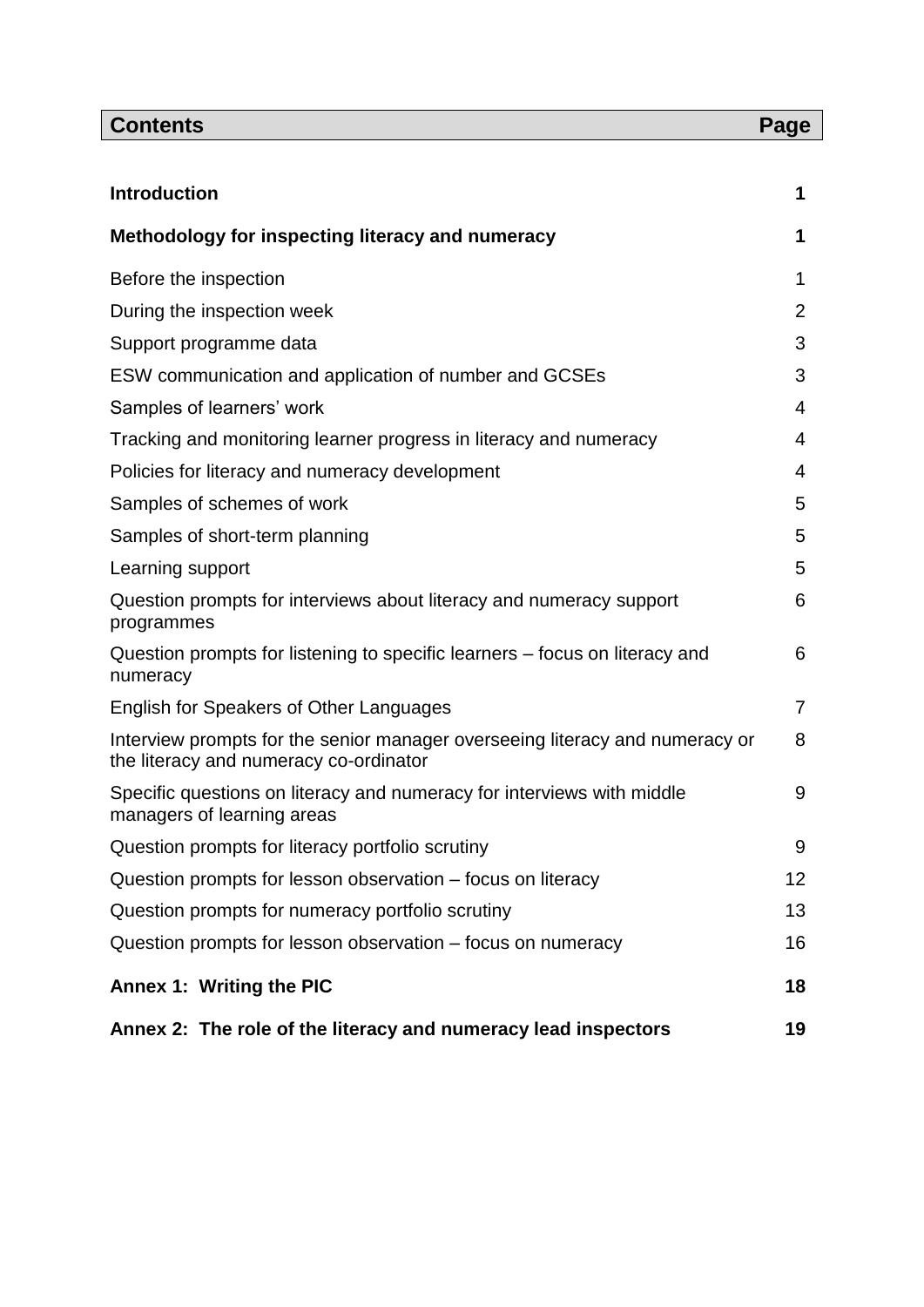## **Introduction**

This document contains a strategy and approaches to inspecting literacy and numeracy in further education (FE). It is an internal document that brings together all the separate pieces of guidance and support from previous surveys on reading and writing skills as well as guidance on inspecting numeracy skills.

Sections in this document will inevitably change as the result of our experiences and there will be new sections that need to be added. The latest version will always be stored in the FE site in SharePoint.

This guidance is primarily for phase one of FE inspections. Inspectors on phase two of FE inspections should refer to the Further Education Inspection Guidance document, particularly aspects 1.1.4 skills in quality indicator 1.1; and aspect 2.1.2 in quality indicator 2.1 provision for skills.

Literacy and numeracy are an important part of every inspection and all inspectors have a responsibility to record evidence and to make evaluations of the quality of the standards, provision and management of skills. The literacy and numeracy learning area lead inspectors (LANLIs) will have responsibility for the literacy and numeracy reports. However, all inspectors will contribute, through the learning area lead inspectors, to the evidence for skills

# **Methodology for inspecting literacy and numeracy**

## **Before the inspection**

## **The RI will:**

(1) Prepare a data analysis

Consider the literacy and numeracy results from initial assessments:

- How many learners are there at each of the six levels: entry 1; entry 2; entry 3; level 1; level 2; and level 3?
- How many learners are there at either the lower or higher end of the scale?
- Is there a predominance of learners at one particular level?

Consider the profile of ESW and GCSE enrolments:

- Does the initial assessment data match, relatively well, the number of learners enrolled on each of the levels for GCSE language and mathematics-number and ESW communication and application of number? (Learners should normally be working to one level higher than their initial assessment level.)
- Are there lower numbers than expected at level 3?
- Are there higher numbers than expected at level 1 or level 2?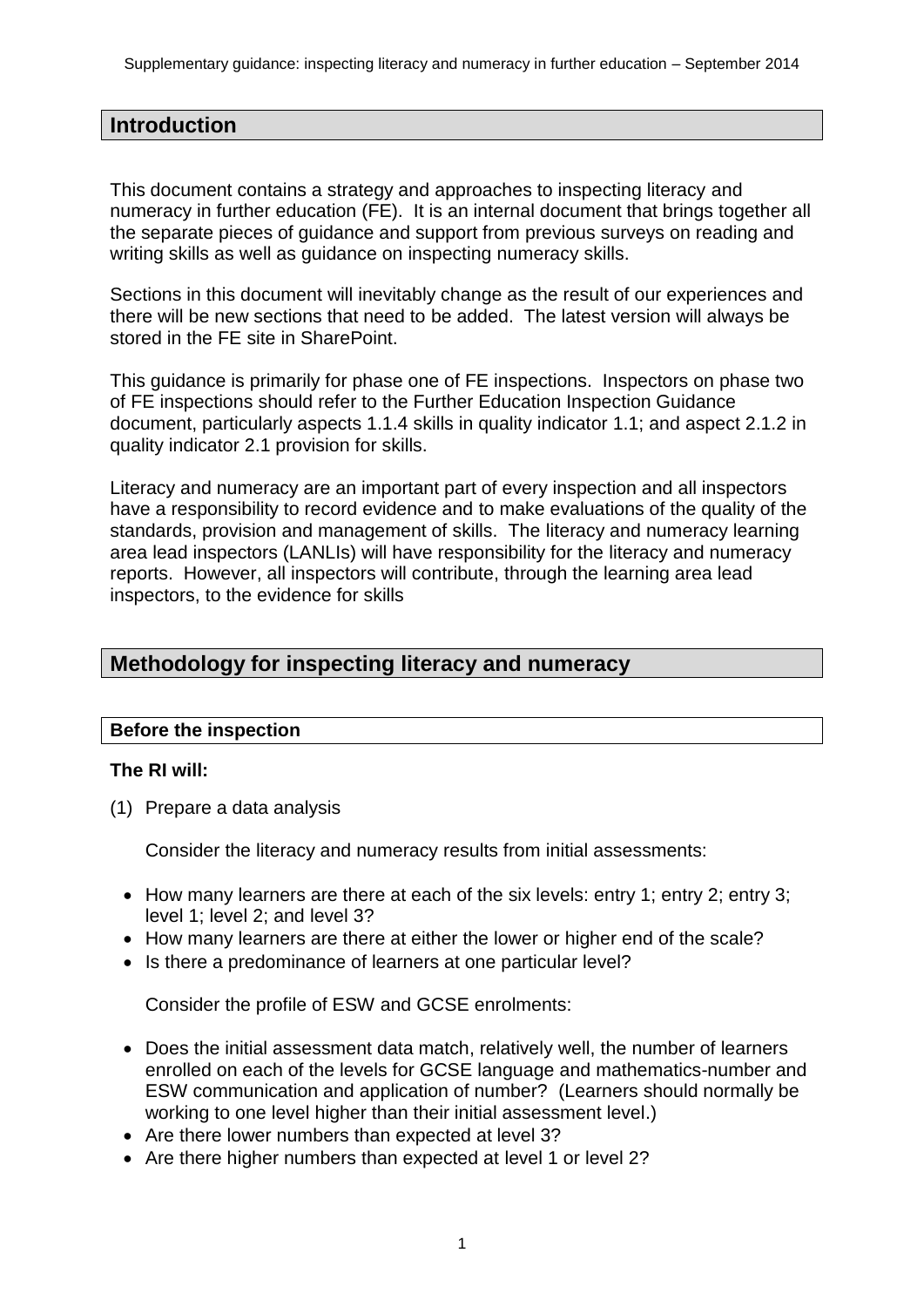- (2) Upload the data analysis to the literacy and numeracy learning area section in the virtual inspection room (VIR).
- (3) Liaise with the literacy and numeracy lead inspectors to confirm the base room and any accommodation requirements.
- (4) Prepare the PIC.

## **The inspection co-ordinator will:**

Phone the college to ask for any college overview analysis of literacy and numeracy initial assessment, skills development data or progression data, for example:

- analysis of initial assessment by courses;
- number of ESW communication and application of number enrolments by level;
- number of GCSE English language and mathematics-numeracy enrolments; and
- data from any re-assessment of learners.

## **During the inspection week**

## **Monday team meeting**

## **The literacy and numeracy learning area lead inspectors will:**

- review the data analysis provided by the RI and review the PIC (see guidance below);
- plan observation and learning walk timetables; and
- plan meetings with relevant leaders and managers.

## **Tuesday/Wednesday**

## **The literacy and numeracy learning area lead inspectors will:**

- carry out observations and learning walks in learning areas that are not included in the phase one inspection;
- gather information from phase one learning area lead inspectors;
- meet selected leaders and managers for skills;
- meet learning support leaders and managers;
- meet teaching and learning assistants;
- scrutinise learner work; and
- talk to learners.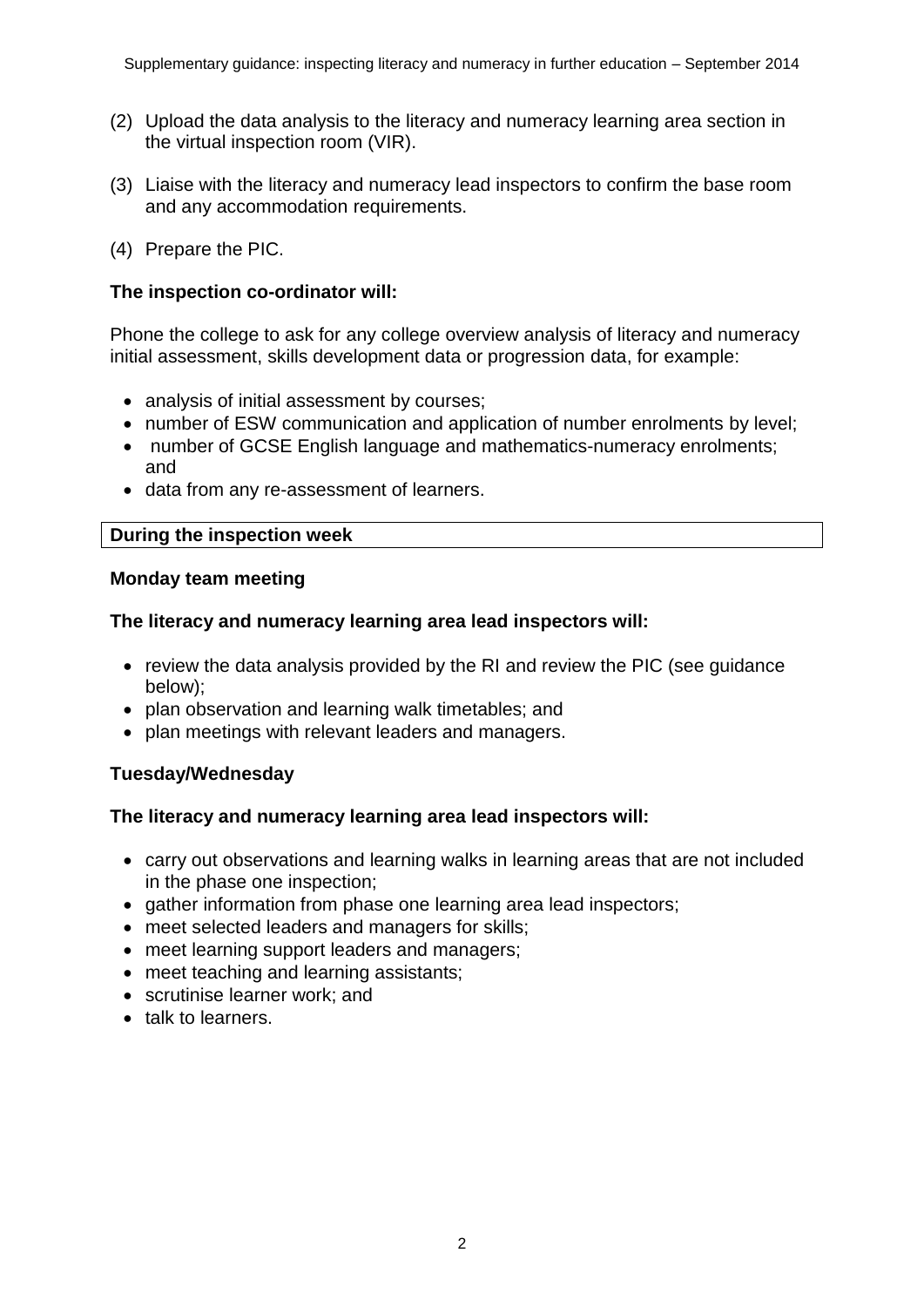## **Support programmes data**

## **The literacy and numeracy learning area lead inspectors will consider:**

- number/percentage of learners who have had an initial assessment on entry. (All learners on courses of five hours or more a week are required by DfES to have an initial assessment. Therefore this number should be close to 100%. However, we do have to allow for those learners who start courses later in the term and who miss the initial assessment through illness etc. Percentages below 80% will be unsatisfactory.) Check the college policy for capturing those who have missed out on initial assessment:
- number/percentage of learners who have been identified as having low skills in literacy and/or numeracy (i.e. those who have an initial assessment result below the level of their main course and in particular those learners who are assessed below level 1);
- numbers/percentages attending out-of-class and in-class support;
- numbers/percentages of learners remaining in out-of-class support provision beyond the first term. If learners have dropped out or completed out-of-class support then we need to explore the outcomes for that learner and what alternative support, if relevant, has been put in place;
- outcomes for support provision, including progress data and data reflecting the impact of the support provision on the learner's main course of study; and
- analysis of results for any re-assessment of learners. (Current DfES quidance asks for a reassessment of any learner with an initial assessment below L1 who has taken up learner support provision but who has not attained a relevant literacy/numeracy qualification at one level above their initial assessment result.)

## **Learning area inspectors will consider:**

• the progress made by learners on support programmes, on their vocational courses and skills development.

**ESW communication and application of number and GCSE language and mathematics-numeracy**

## **The literacy and numeracy learning area lead inspectors will consider:**

- current year number/percentage of learners who have had an initial assessment on entry (see first bullet point above);
- current year analysis by the college of data from initial assessment;
- current year number/percentage of learners enrolled at each of the ESW levels from entry to L3 and GCSEs;
- initial assessment data for the previous year;
- ESW and GCSE enrolment data for the previous year; and
- numbers/percentages for completion, attainment and success rates for ESW and GCSEs compared to national data.

(The college should know these percentages. If not, then they cannot be monitoring the skills levels of their students or reporting on them to senior manager and governor meetings.)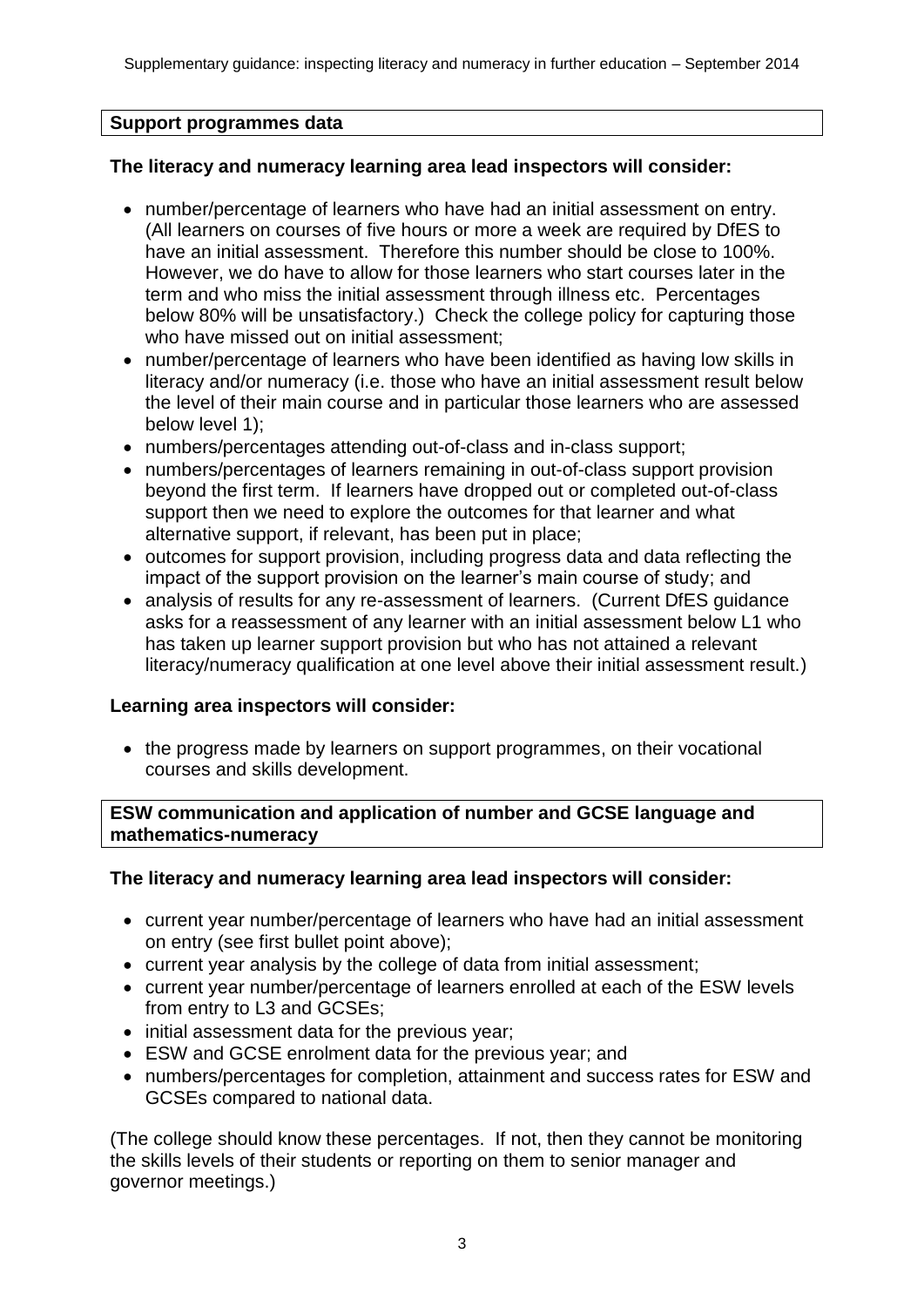## **Samples of learners' work**

## **Learning area inspectors will look at a sample of work to judge:**

- how well learners apply their literacy and numeracy skills in the context of their vocational area;
- whether learners are over-reliant on support (writing frameworks, worksheets, too much copying of information), without help to develop their independent writing skills; and
- how well learners make progress in developing their skills.

## **Tracking and monitoring learner progress in literacy and numeracy**

## **Literacy and numeracy learning area lead inspectors will consider:**

- how well the college identifies those learners who need support for skills; and
- how well the college tracks the progress of these learners.

## **Learning area inspectors will consider how well:**

- teachers track and monitor learner progress;
- the college tracks the progress of individual learners as well as groups of learners at course and learning area / department level;
- the college and learner negotiate targets for improvement and record them on Individual learning plans;
- learners know their targets;
- learners understand the measure of successful achievement of their targets; and
- learners track their own targets.

## **Policies for literacy and numeracy development**

## **Phase two inspectors will consider:**

- if the college has a comprehensive and robust skills policy and strategies;
- if the development of numeracy and raising literacy standards is a high priority in the college improvement plan; and
- how well leaders and managers evaluate the impact of skills policies;

## **The literacy and numeracy learning area lead inspectors will consider:**

- whether the monitoring and evaluation policy includes an analysis of the standards of learners' literacy and numeracy skills in lessons and in scrutiny of books/folders/portfolios; and
- how well the college's marking and assessment policy and procedures help learners to develop their numeracy, reading and writing skills and to reflect on their work and make progress.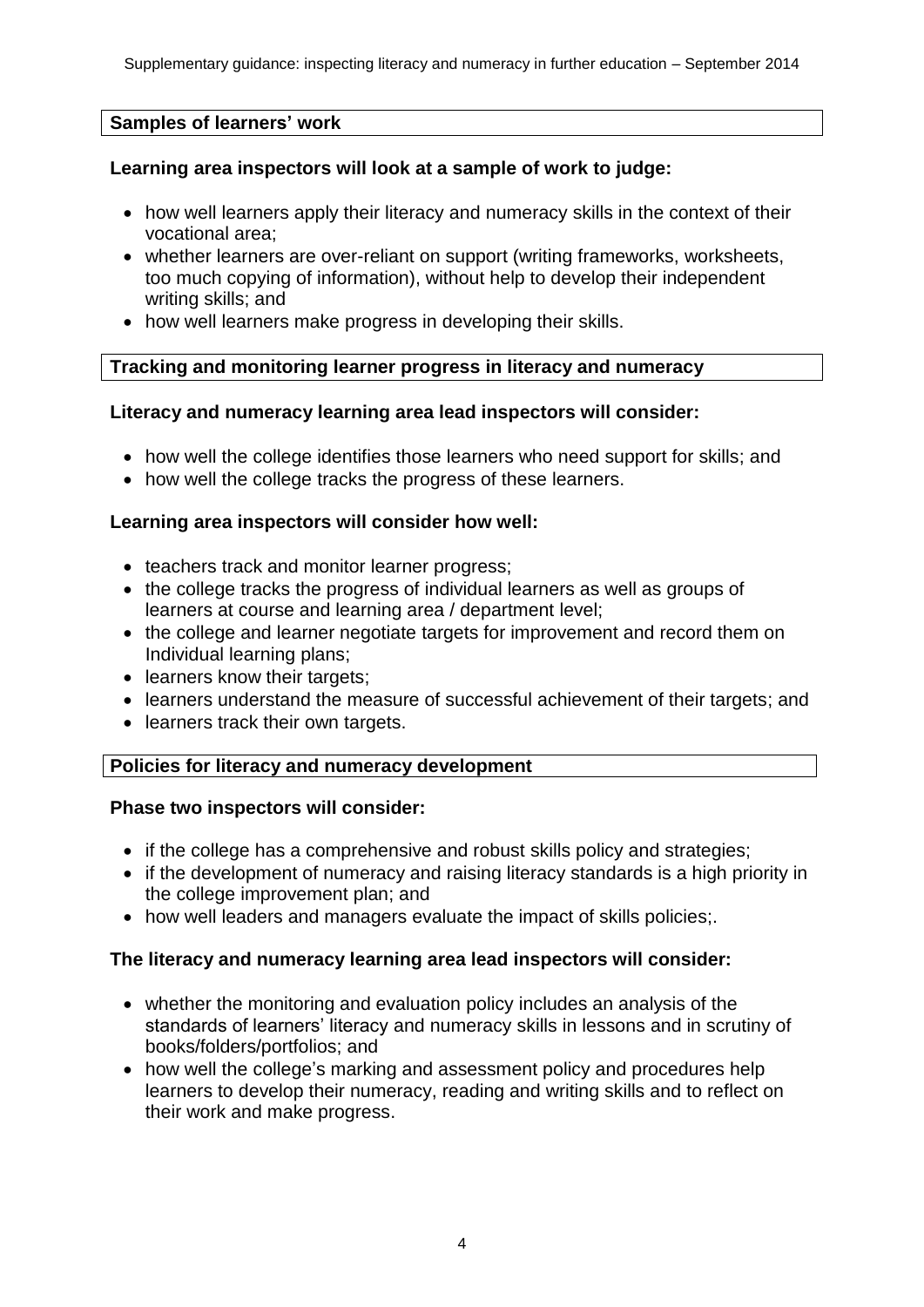## **The learning area inspectors will consider:**

- if the development of numeracy and raising literacy standards is a high priority in the learning area;
- how well the learning area analyses the standards of learners' literacy and numeracy skills in lessons and in scrutiny of books/folders/portfolios; and
- how well practice in the learning area meets the targets and guidance in the college's assessment and marking policy.

## **Samples of schemes of work**

#### **Learning area inspectors will consider how well:**

- staff have embedded literacy and numeracy skills into learning experiences across all learning areas;
- links have developed between subject schemes of work and specific literacy/numeracy support (where relevant) in developing progression in learners' numeracy, reading and writing skills;
- literacy and numeracy skills gained in discrete classes are reinforced, enhanced and developed further in other areas of work;
- vocational learning areas adapt learning / programmes of study when learners are working significantly below expected levels of numeracy/reading/writing skills; and
- subject areas adapt programmes of study to provide MAT learners with work at significantly higher levels in reading and writing skills, in response to a greater degree of challenge (for older and more able learners extending the breadth and depth of studies as well as providing opportunities for independent learning).

## **Samples of short-term planning, such as lesson plans**

## **Learning area inspectors will consider how well:**

- staff exploit opportunities to develop literacy and numeracy skills; and
- staff differentiate in sessions for those who need more support and those who are MAT.

## **Learning support**

#### **Literacy and numeracy learning area lead inspectors will consider how well:**

- the learning support managers ensure that all relevant staff in vocational areas have sufficient information about learners' numeracy, reading and writing skills to fully support learners in their vocational learning;
- the learning support managers monitor learner attendance in support sessions, including in-class support; and
- information is used to determine whether learners continue to be supported.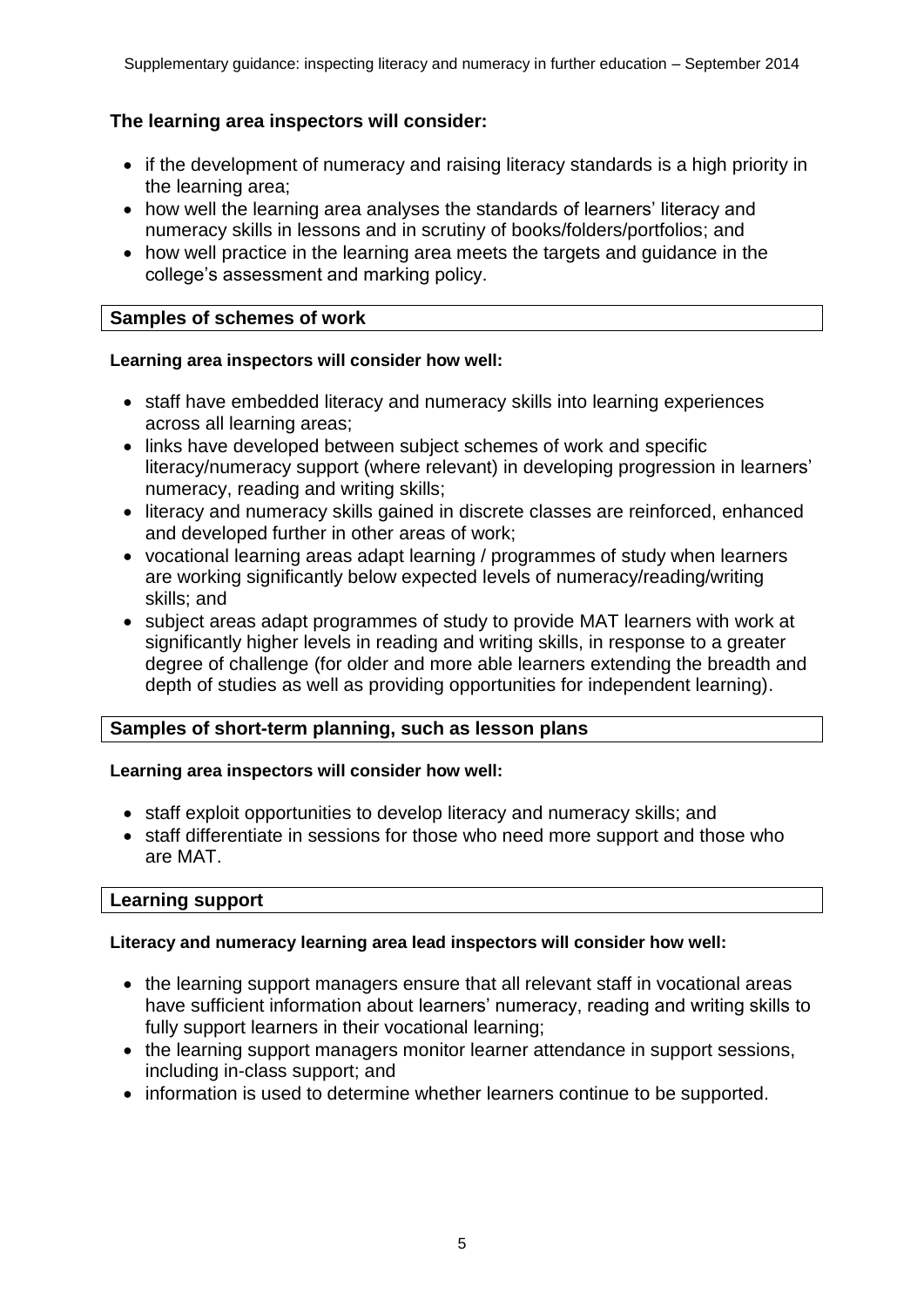## **Learning area inspectors will consider how well:**

- information about learners' numeracy, reading and writing skills is shared between staff;
- information relating to learners' progress on support programmes is shared with staff;
- the support programmes influence the teaching and learning strategies used by staff;
- assessment is used to provide work that is well matched to learners' numeracy and literacy needs;
- assessment is used to inform decisions about whether learners remain in support programmes;
- support programme outcomes are collated and used to set targets for improvement; and
- support programmes meet the needs of high level learners with difficulties or disabilities.

## **Question prompts for interviews about literacy and numeracy support programmes**

- How is support delivered? Is there a good range of strategies and options for learner support provision, for example in-class; out-of-class; learning assistant support ; one to one support; group support?
- How do you identify the learners who need support to improve their literacy and/or numeracy skills?
- How are you collating the data for support provision? Is there suitable tracking of the learners who opt out of support as well as those who accept?
- Do learners have the opportunity to join support programmes at any time during the year?
- How effective are your intervention strategies in helping learners to catch up with their peers?
- Do teaching assistants and learning assistants who deliver the support programmes receive appropriate training?
- How are teaching assistants and learning assistants deployed?
- How is the progress of learners on the support programmes communicated to managers and other staff?
- How do you ensure that classroom teachers are aware of the teaching and learning strategies and the resources used in the support programmes? What strategies does the college use to ensure that they use similar strategies and resources in their lessons? That is, how is best practice of support provision shared with all tutors across the college?

## **Question prompts for listening to specific learners – focus on literacy and numeracy**

- Did you have an assessment of your literacy and numeracy skills at the start of your course? Were the results discussed with you?
- Did you also complete a diagnostic assessment? Were the results used to identify targets on your ILP?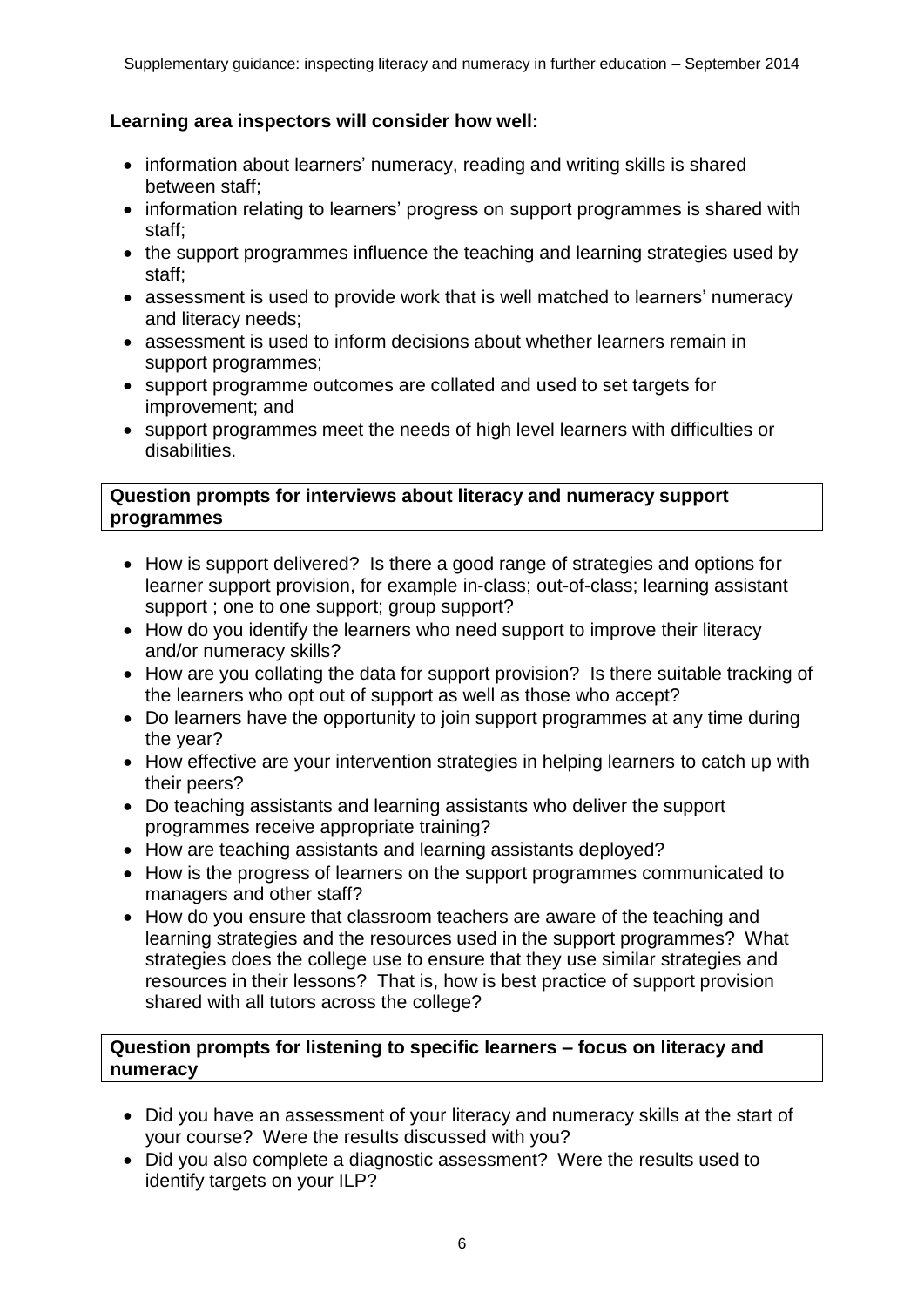- Can you remember what your targets are? How often are they reviewed?
- Are you making progress in your skills? How do you know when you've met a target?
- How does the college help you to improve your skills?
- Do you know what you have to do to improve your numeracy or reading and writing skills further?
- Can you tell me something in literacy, reading or writing, that you can now do which you could not do when you started the course?
- Can you tell me something in numeracy that you can now do which you could not do when you started the course?
- Have you been able to use new skills in literacy or numeracy across other areas of your course? Can you think of examples?
- How well do tutors mark your work? Do they correct spellings and punctuation for you and explain where you have gone wrong?

## **For those on support programmes:**

- How were your needs identified at the start of the course? Were you given a good range of support options?
- How well does the support programme fit in with your main course of study? Are you able to access the provision at suitable times? Are the resources used in support linked to your main course subject?
- How has the programme helped you to improve your reading and/or writing skills? Can you give an example of where it has really helped you to get a better mark or made the work easier to understand?
- How has the programme helped you to improve your numeracy skills?
- Do you have targets for the support sessions? How do you know what you are going to learn and how do you know when you have learnt it?
- Do you think you have made good progress since being involved in the programme?
- How well does the programme meet all of your needs and expectations?

## **Questions to ask in relation to English for Speakers of Other Languages IF this is a line of enquiry**

- Is there a whole college policy for supporting learners who do not have English or Welsh as a first language?
- Is the environment welcoming for ESOL learners?
- How well do staff adapt lessons for ESOL learners?
- Do ESOL learners have access to all of the provision on offer by the college?
- What options do ESOL learners have if they do not meet the entry criteria for their chosen course? Is there a careful balance between providing in-class support and referring learners to ESOL only classes for skills development prior to joining a programme of study?
- Do support staff have the relevant skills to support ESOL learners?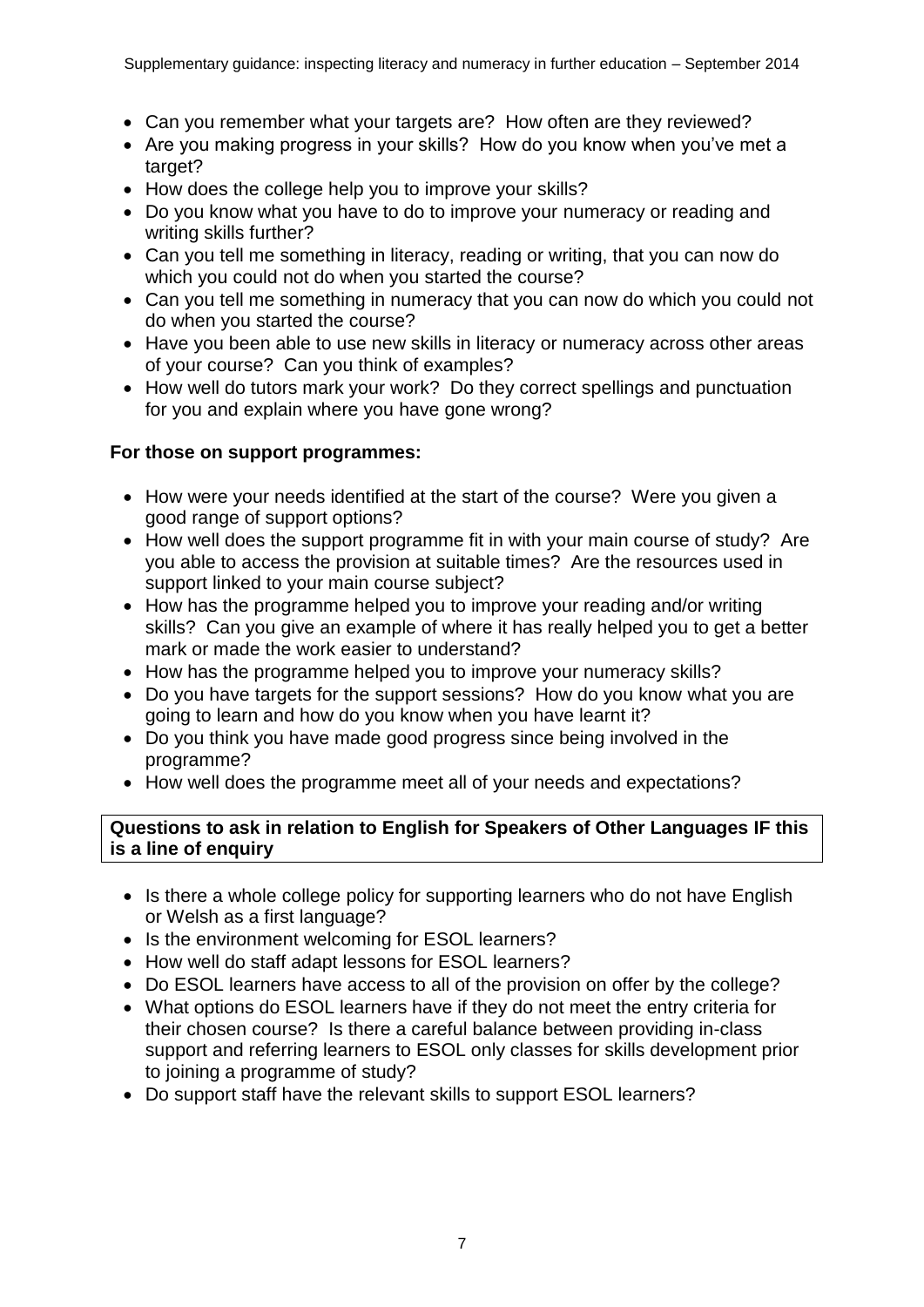## **Interview prompts for the senior manager overseeing literacy and numeracy or the literacy and numeracy co-ordinator**

## **Select the most appropriate questions:**

- How many staff working in discrete literacy and numeracy classes have relevant literacy and numeracy qualifications at level 3 and/or 4?
- What steps have been taken to ensure that all tutors have an understanding of how to support literacy and numeracy learning within a class?
- How is information about initial and diagnostic assessment shared between staff?
- How well do tutors use the information for differentiation in lessons?
- How is this monitored and tracked across the whole institution?
- Is there an action plan for developing learners' literacy and numeracy skills systematically across all of their classes?
- How well are learners' initial assessment results and prior learning matched to the level of their ESW qualification?
- How is this monitored and tracked?
- Is there a policy for ensuring that skills lessons are an embedded or contextualised part of a learner's course?
- How is the progress that learners make in their skills development recorded and tracked?
- How is information about a learner's progress in skills communicated to all their course tutors?
- Do you know how well learners are progressing, including those receiving targeted support or extension?
- Do staff work as a team in supporting the development of literacy and numeracy skills?
- Have you audited literacy and numeracy skills across courses of study / learning areas to ensure that subjects identify and provide opportunities for learners to develop their literacy and numeracy skills?
- Are there agreed common approaches to the development of learners' literacy and numeracy skills? If so, what are they?
- How effective are your action plans and evaluations of progress in learners' literacy and numeracy skills?
- What professional training have staff undertaken to develop learners' literacy and numeracy skills?
- Do you have a well-planned programme to review and evaluate the impact of literacy and numeracy initiatives / the literacy and numeracy policy? Do you seek learners' views on literacy and numeracy as part of this review?
- How do you use information from target-setting to produce timely additional support for learners who do not make progress in line with expectation?
- How do you involve staff and learners in tracking progress and planning for improvement in the short and longer term?
- What training do you provide for support staff and learning coaches so that they have a sound knowledge of literacy and numeracy initiatives in helping to support learners?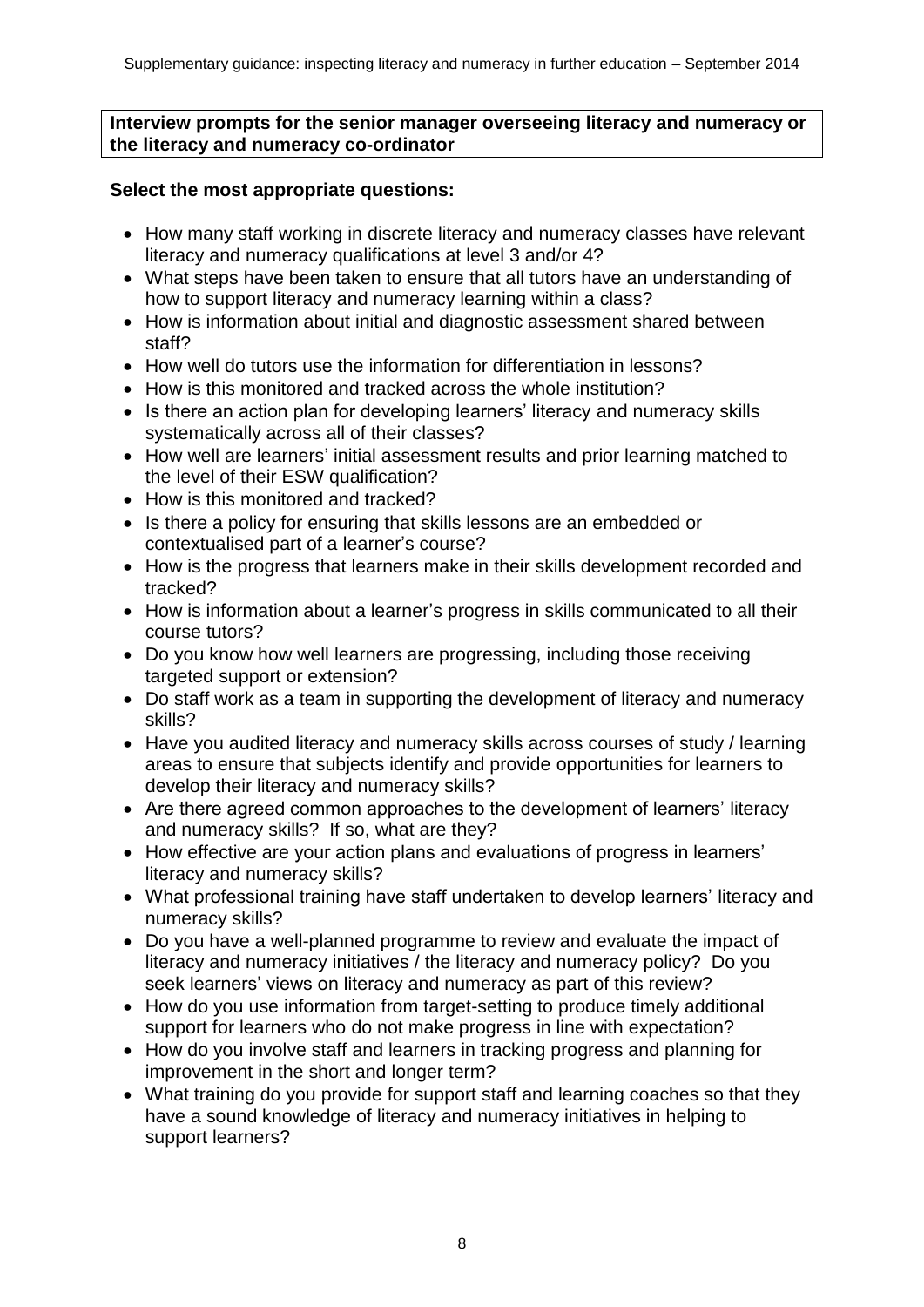## **Specific questions on literacy and numeracy for interviews with middle managers of learning areas**

## **Select the most appropriate questions:**

- How well do you work with the literacy/numeracy co-ordinator to plan opportunities for learners to apply and improve their skills in numeracy, reading and writing?
- How well do you work with the literacy/numeracy co-ordinator and/or English, Welsh or mathematics subject leader to agree common teaching and learning strategies for literacy and numeracy?
- Do staff in your subject area understand how best to support those with low literacy and numeracy skills?
- How effective is the college's literacy and numeracy policy in improving learners' literacy and numeracy skills in your subject area?
- How do you ensure that your staff teach the conventions of different kinds of writing that are used in your subject?
- How do you reinforce and enhance the literacy skills gained in English or Welsh lessons in your subject?
- How well do you adapt programmes of study when learners are working significantly below expected levels of numeracy/reading/writing skills?
- How well do you adapt programmes of study to provide MAT learners with work at significantly higher levels in reading/writing skills, in response to a greater degree of challenge (extending the breadth and depth of studies as well as providing opportunities for independent learning)?
- Are you aware of the teaching and learning strategies and the resources used in the literacy and numeracy support programmes? Do you use similar strategies and resources in your lessons?

| <b>Reading and thinking skills</b>               |                                                                                                                                                                                                                                                                                                                                                                                                                                                                                                                                                                             |
|--------------------------------------------------|-----------------------------------------------------------------------------------------------------------------------------------------------------------------------------------------------------------------------------------------------------------------------------------------------------------------------------------------------------------------------------------------------------------------------------------------------------------------------------------------------------------------------------------------------------------------------------|
| Evidence of a good range of<br>reading materials | Is there evidence of:                                                                                                                                                                                                                                                                                                                                                                                                                                                                                                                                                       |
|                                                  | different sources and formats, texts of different<br>complexities?                                                                                                                                                                                                                                                                                                                                                                                                                                                                                                          |
| <b>Complex reading/thinking skills</b>           | Is there evidence of:                                                                                                                                                                                                                                                                                                                                                                                                                                                                                                                                                       |
|                                                  | moving up from literal comprehension,<br>(locating facts; analysing, synthesising and<br>reorganising explicit ideas or information in a<br>passage, identifying patterns) to using<br>inference and deduction, making hypotheses,<br>reading behind the lines, drawing conclusions<br>and towards more higher-order reading skills of<br>evaluating a passage or group of texts, linking<br>with experience / prior knowledge, considering<br>evidence and reliability; appreciation and<br>analysis of content and style; an<br>argument/debate; and writers' techniques? |

## **Question prompts for literacy portfolio scrutiny**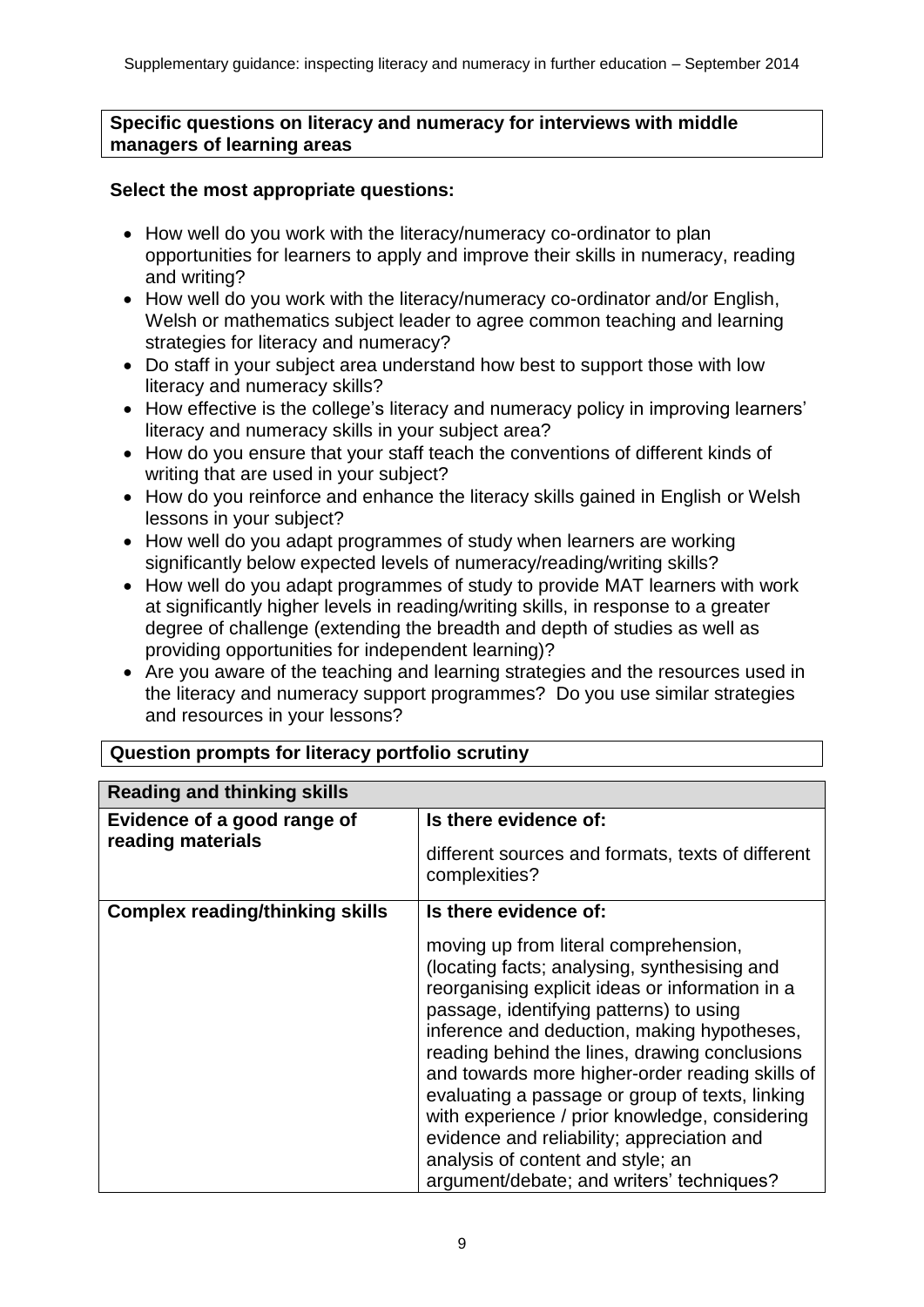| A range of information retrieval                                          | Is there evidence of:                                                                                                                                                                                                                                                                                              |
|---------------------------------------------------------------------------|--------------------------------------------------------------------------------------------------------------------------------------------------------------------------------------------------------------------------------------------------------------------------------------------------------------------|
| strategies                                                                | highlighting, summarising, sequencing text by<br>re-ordering paragraphs or creating a flow chart                                                                                                                                                                                                                   |
|                                                                           | / storyboard, using reference books, using                                                                                                                                                                                                                                                                         |
|                                                                           | index, bibliography, note-making grids to select                                                                                                                                                                                                                                                                   |
|                                                                           | and organise information?                                                                                                                                                                                                                                                                                          |
| A range of strategies to read for<br>different purposes                   | Is there evidence of:                                                                                                                                                                                                                                                                                              |
|                                                                           | skimming, scanning – marking the text,<br>highlighting, making alternative interpretations?                                                                                                                                                                                                                        |
| Apply understanding to wider<br>contexts, everyday life, new<br>situation |                                                                                                                                                                                                                                                                                                                    |
| <b>Writing skills</b>                                                     |                                                                                                                                                                                                                                                                                                                    |
| <b>Spelling</b>                                                           | At all levels, is there evidence of:                                                                                                                                                                                                                                                                               |
|                                                                           | spelling errors being picked up through<br>marking? Incorrect words being corrected and<br>used correctly in future writing?<br>Acknowledgement of differences between<br>spelling errors in common words and spelling<br>errors in course level technical words?<br>Strategies for improving spelling? A reducing |
|                                                                           | number of errors as course progresses?                                                                                                                                                                                                                                                                             |
| <b>Punctuation</b>                                                        | At entry 3 and all higher levels, is there<br>evidence of:                                                                                                                                                                                                                                                         |
|                                                                           | accurate use of capital letters and full stops,<br>question marks and exclamation marks?                                                                                                                                                                                                                           |
|                                                                           | At level 1 and all higher levels, is there<br>evidence of:                                                                                                                                                                                                                                                         |
|                                                                           | accurate use of commas and apostrophes?                                                                                                                                                                                                                                                                            |
|                                                                           | At level 2 and above, is there evidence of:                                                                                                                                                                                                                                                                        |
|                                                                           | accurate use of higher level punctuation such<br>as hyphens, semi colons and colons?                                                                                                                                                                                                                               |
|                                                                           | Is there also evidence of:                                                                                                                                                                                                                                                                                         |
|                                                                           | punctuation errors being corrected? The<br>number of errors reducing through the<br>portfolio? Work demonstrating a good use and<br>range of punctuation?                                                                                                                                                          |
| <b>Grammar</b>                                                            | At entry 3 and all higher levels is there<br>evidence of:                                                                                                                                                                                                                                                          |
|                                                                           | accurate writing in complete sentences and                                                                                                                                                                                                                                                                         |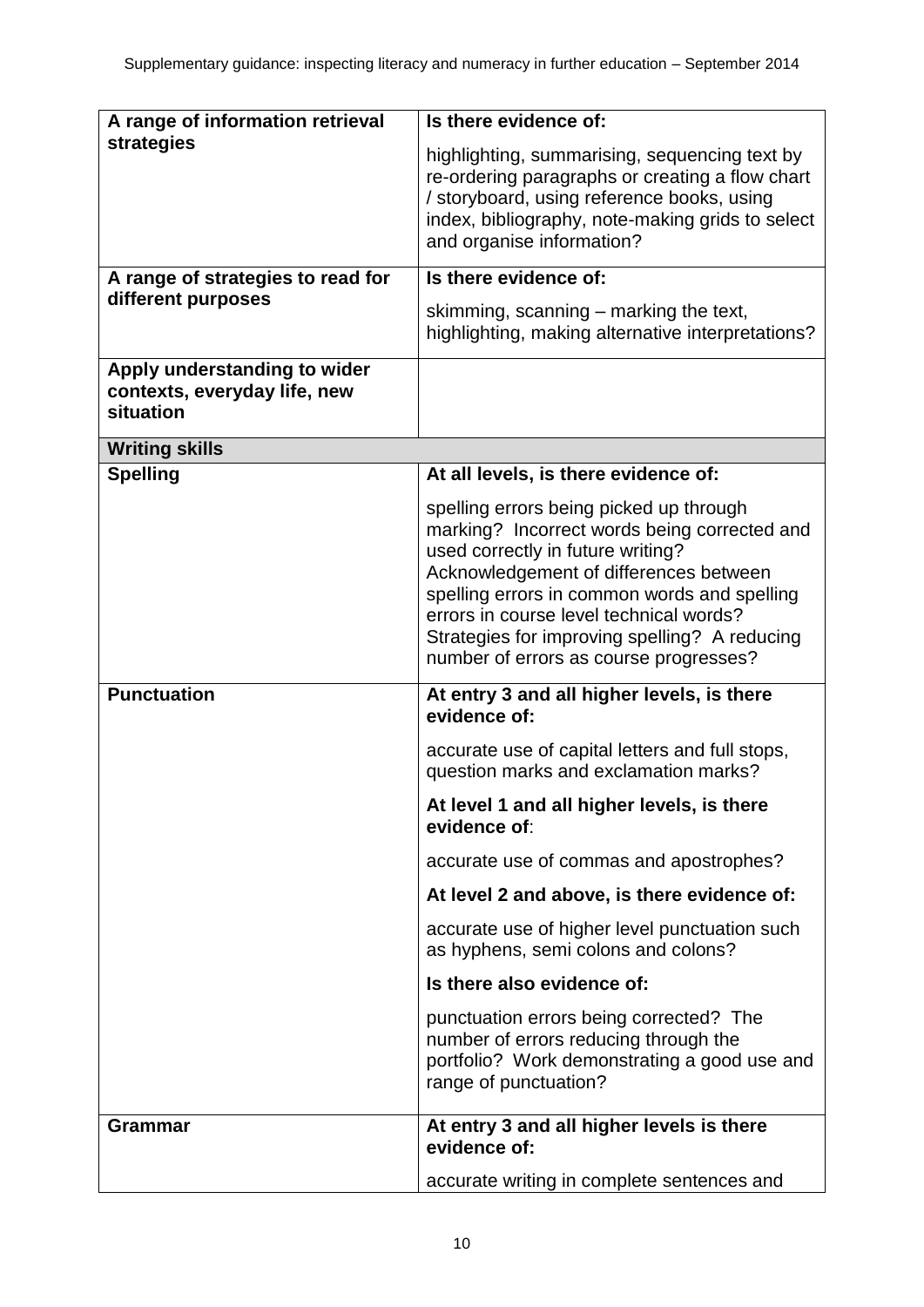| subject-verb agreement?                                                                                                                                                                                                                                                                                                                                                                                        |  |  |
|----------------------------------------------------------------------------------------------------------------------------------------------------------------------------------------------------------------------------------------------------------------------------------------------------------------------------------------------------------------------------------------------------------------|--|--|
| At level 1 and all higher levels, is there<br>evidence of:                                                                                                                                                                                                                                                                                                                                                     |  |  |
| accurate use of verb tense; word order; a<br>range of conjunctions; and longer sentences?                                                                                                                                                                                                                                                                                                                      |  |  |
| At level 2 and above is there evidence of:                                                                                                                                                                                                                                                                                                                                                                     |  |  |
| accurate use of pronouns and complex<br>sentences to make writing interesting?                                                                                                                                                                                                                                                                                                                                 |  |  |
| Is there also evidence of:                                                                                                                                                                                                                                                                                                                                                                                     |  |  |
| grammatical errors being corrected? The<br>number of errors reducing through the portfolio<br>and work showing a developing and range of<br>grammar?                                                                                                                                                                                                                                                           |  |  |
| Is there evidence of:                                                                                                                                                                                                                                                                                                                                                                                          |  |  |
| a variety of forms of writing through accurate<br>use of the six main non-fiction text types<br>(recount; instruction; non-chronological report;<br>explanation; persuasion; discussion)?                                                                                                                                                                                                                      |  |  |
| Is there evidence of:                                                                                                                                                                                                                                                                                                                                                                                          |  |  |
| a good range of word choices used<br>appropriately for the purpose and audience of<br>the text? An extensive and varied vocabulary?                                                                                                                                                                                                                                                                            |  |  |
|                                                                                                                                                                                                                                                                                                                                                                                                                |  |  |
| Other general communication skills prompts<br>Is there an increasing level of challenge in texts given for learners to read, and a<br>choice of writing tasks?                                                                                                                                                                                                                                                 |  |  |
| Work is presented neatly and uses an appropriate format?                                                                                                                                                                                                                                                                                                                                                       |  |  |
| <b>Marking and assessment</b>                                                                                                                                                                                                                                                                                                                                                                                  |  |  |
|                                                                                                                                                                                                                                                                                                                                                                                                                |  |  |
| Are there are many gaps in learners' books, or missing work? Does the tutor<br>notice this?<br>Is there a common marking policy within and between subjects, not just in grading<br>٠<br>but with regard to correcting spelling, improving presentation etc?<br>Are comments on learners' work diagnostic and do they show learners how to<br>improve?<br>re fellow un tutoro' commente for example to redroft |  |  |
|                                                                                                                                                                                                                                                                                                                                                                                                                |  |  |

- Do learners follow up tutors' comments for example to redraft, correct or complete work?
- Is there self or peer-marking and self- or peer-assessment?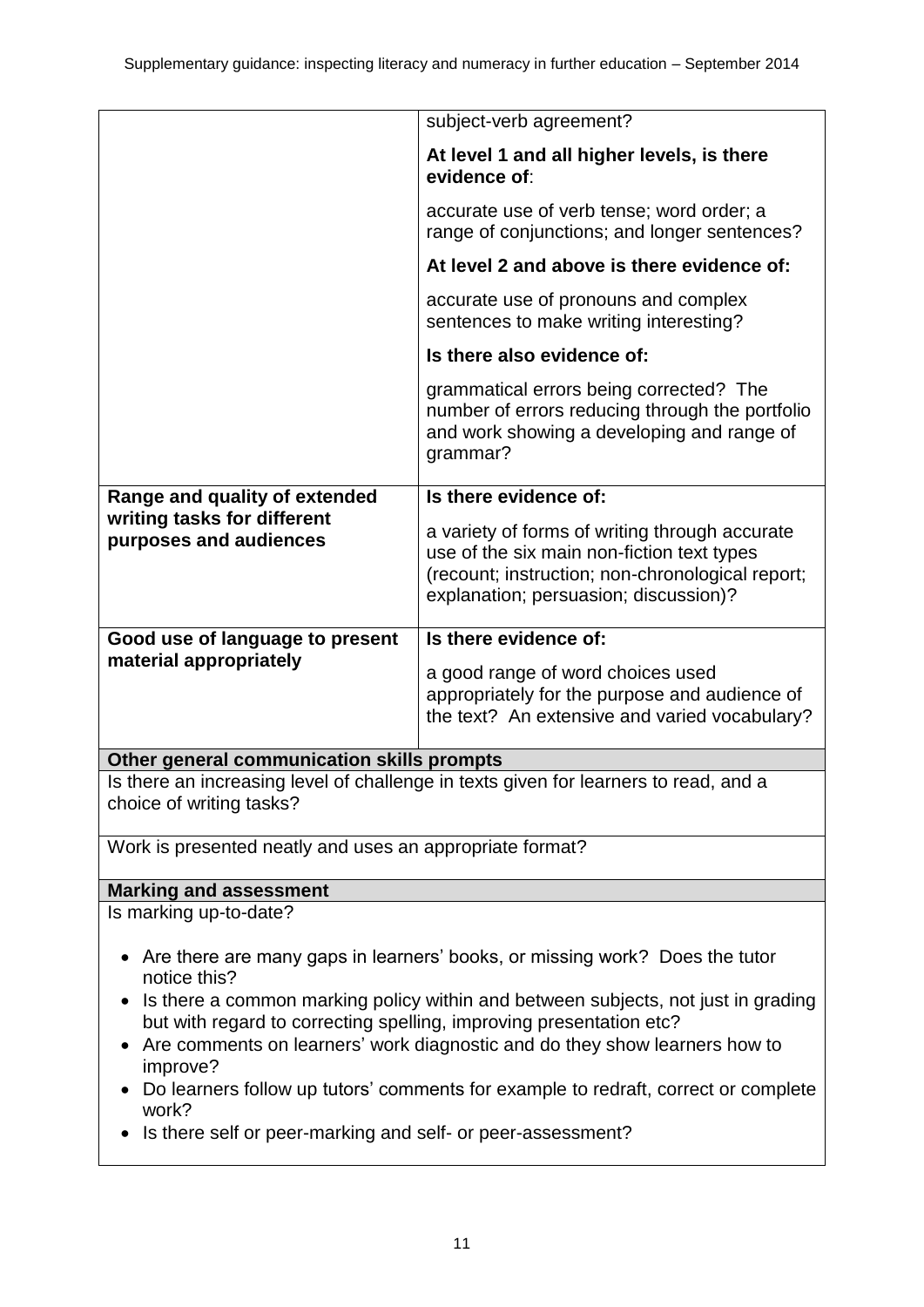## **Question prompts for lesson observation – focus on literacy**

#### **How well do learners...?**

- listen and respond to others (make significant contributions to discussion, communicate clearly and effectively in a way that suits the subject, audience and purpose)?
- ask questions and think questions through for themselves?
- have a depth and breadth of understanding (understand key concepts and ideas, make connections between different aspects of the work, understand the big picture)?
- apply understanding to wider contexts, everyday life, new situations?
- locate, select and use information (select, summarise, identify key points, synthesise information)?
- respond to ideas and information using complex reading skills, orally and in writing (identifying patterns, making inferences or prediction, drawing conclusions, discussing, considering a range of interpretations)?
- research answers from a range of sources, consider evidence and its reliability, weigh up pros and cons?
- cope with the demands of reading and writing tasks/activities?
- organise and present ideas and information clearly/effectively in their writing (planning, proof-reading, editing/revising work)?
- write accurately (spelling, punctuation, grammar, vocabulary, matching style to purpose and audience)?
- demonstrate a range of good extended writing, creative work, different non-fiction text types and problem-solving?

## **How well does the teaching...?**

- demonstrate good use of language to help the development of learners' reading and writing skills?
- use role-play, drama and collaborative group work before writing to extend learners' thinking?
- provide opportunities for discussion?
- use probing questions to improve learners' understanding?
- help learners to elaborate on their answers and make learning connections?
- develop learners' higher-order reading skills (in helping learners to use their comprehension and information retrieval skills to gain and synthesise information from a range of texts, charts, tables, graphs etc: skimming, scanning, inference, deduction, prediction)?
- directly address reading and writing skills (for example developing learners' proof-reading and re-drafting skills; helping in spelling subject-specific terminology; using scaffolding/modelling to support development of writing skills; giving specific guidance on how to develop and apply dual literacy skills)?
- encourage paired and group reading, which helps 'active' participation in reading activities?
- ensure an increasing level of challenge in texts given for learners to read, and a choice of writing tasks?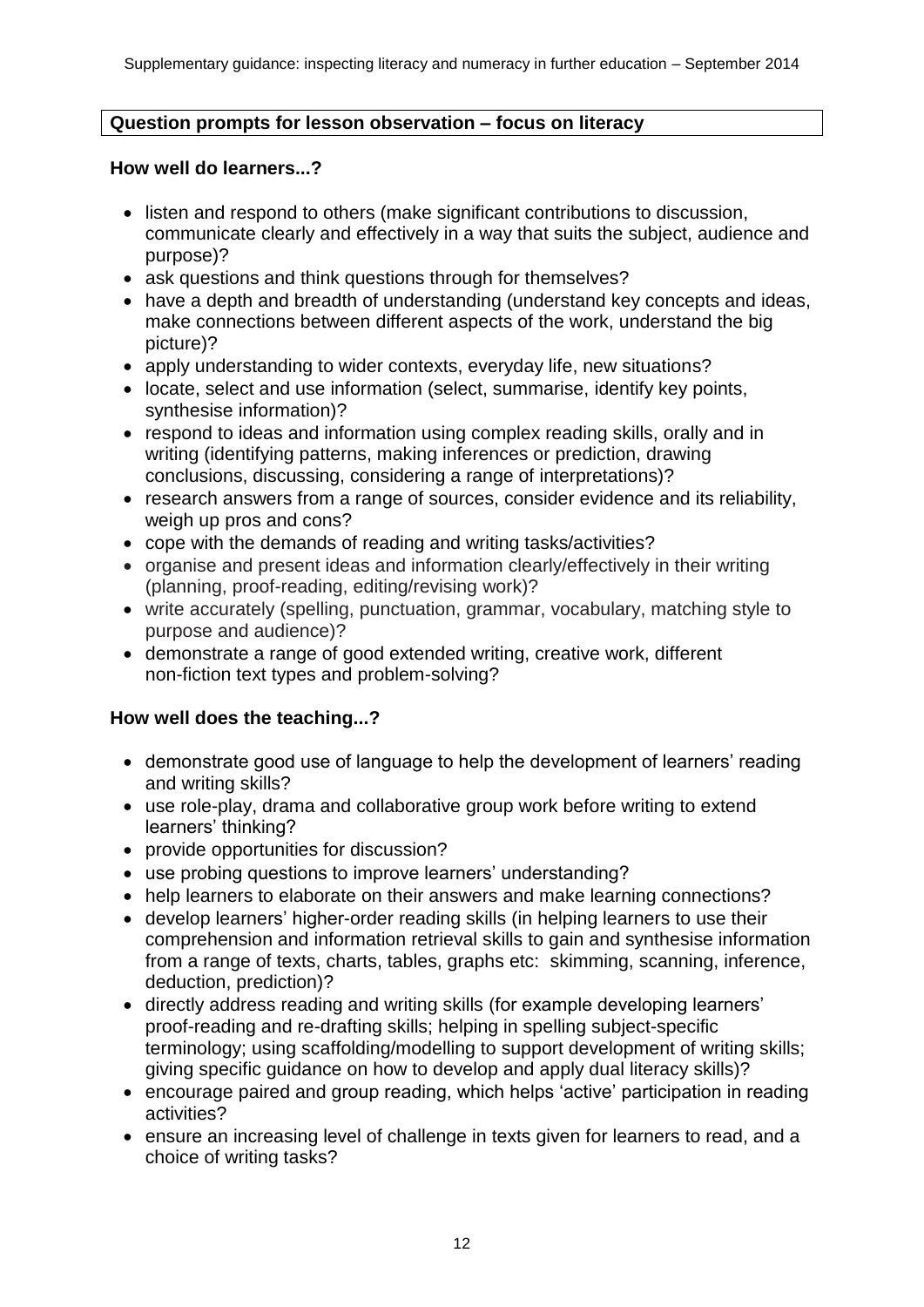## **Other literacy points**

- How well does the environment of the classroom celebrate and promote literacy skills (for example displays of subject-specific vocabulary, model responses for writing tasks)?
- How well does teaching make use of suitable opportunities to develop reading and writing skills across the curriculum?
- How well have the reading and writing skills required for particular tasks been taught?

## **Question prompts for numeracy portfolio scrutiny**

| <b>Number</b>                  |                                                                                                                                                                                                                                                     |
|--------------------------------|-----------------------------------------------------------------------------------------------------------------------------------------------------------------------------------------------------------------------------------------------------|
| <b>Whole numbers</b>           | Is there evidence that learners can:                                                                                                                                                                                                                |
|                                | at entry 3 and all higher levels:                                                                                                                                                                                                                   |
|                                | • count, read, write, order and compare<br>numbers up to 1,000?<br>• add and subtract using three digit<br>numbers?<br>• multiply and divide two digit numbers?<br>• estimate answers in calculations?<br>• use a calculator to check calculations? |
|                                | at level 1 and all higher levels:                                                                                                                                                                                                                   |
|                                | • recognise negative numbers?<br>• recognise numerical relationships<br>(multiples, squares etc)?<br>• calculate simple ratio?                                                                                                                      |
|                                | At level 2 and higher:                                                                                                                                                                                                                              |
|                                | • read, write, order and compare positive<br>and negative numbers in a range of<br>practical contexts?<br>calculate ratio and direct proportion?                                                                                                    |
| <b>Fractions, decimals and</b> | Is there evidence that learners can:                                                                                                                                                                                                                |
| percentages                    | at entry 3 and all higher levels:                                                                                                                                                                                                                   |
|                                | • read, write and use simple fractions?<br>• read, write and use decimals to two places<br>in a range of contexts?<br>• use a calculator to solve problems and<br>check calculations?                                                               |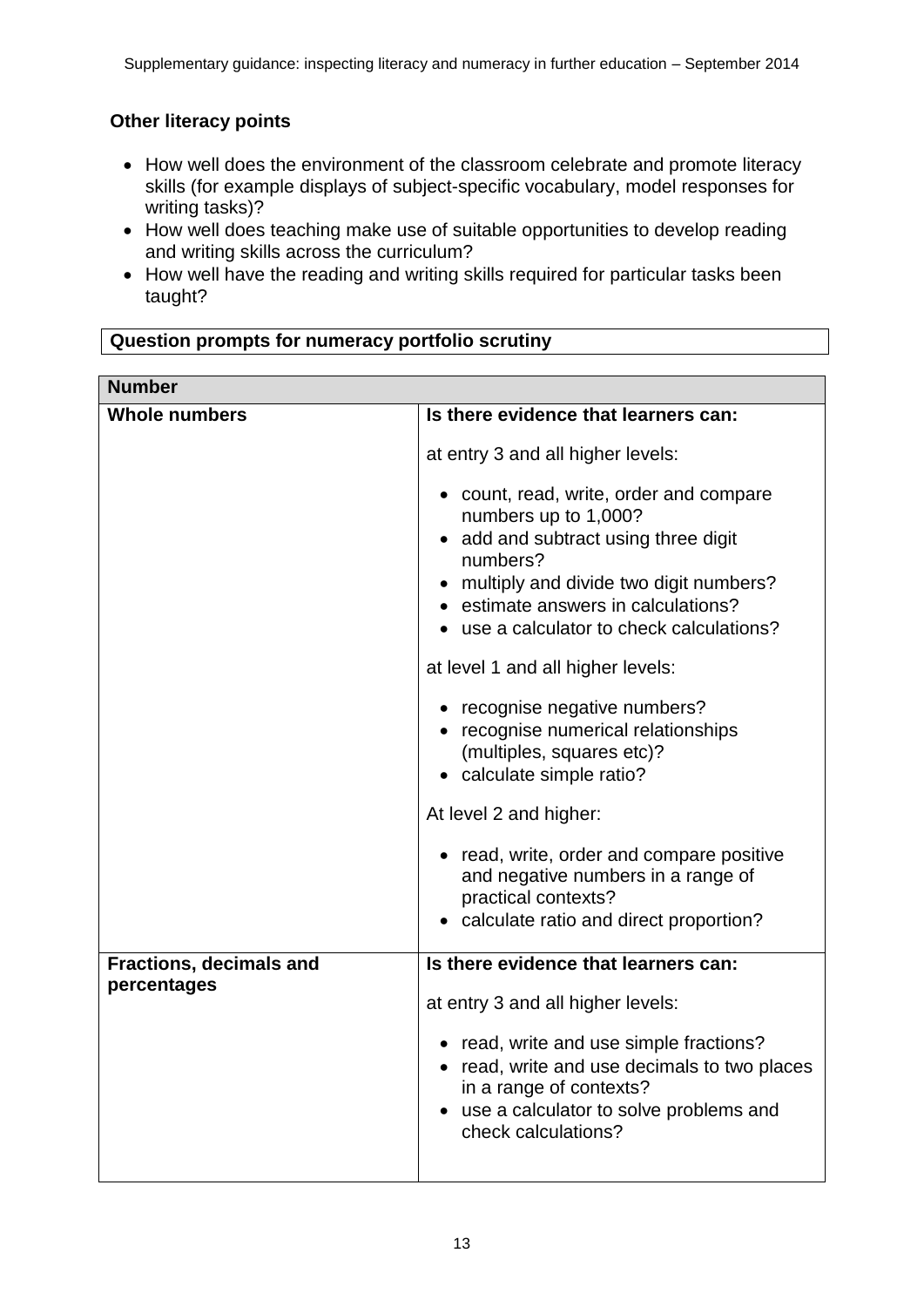|                                | At level 1 and all higher levels:                                                                                      |
|--------------------------------|------------------------------------------------------------------------------------------------------------------------|
|                                | • read, write and use decimals to three                                                                                |
|                                | places in a range of contexts?<br>• round decimals to whole numbers or two                                             |
|                                | places?                                                                                                                |
|                                | • read, write, order and use simple                                                                                    |
|                                | percentages?                                                                                                           |
|                                | At level 2 and higher:                                                                                                 |
|                                | • understand and calculate equivalents                                                                                 |
|                                | between fractions, decimals and<br>percentages?                                                                        |
|                                | • understand percentage increases and                                                                                  |
|                                | decreases?                                                                                                             |
|                                | calculate the percentage part of quantities<br>and measurements in a range of practical                                |
|                                | tasks?                                                                                                                 |
| <b>Measure shape and space</b> |                                                                                                                        |
| <b>Common measures</b>         | Is there evidence that learners can:                                                                                   |
|                                | at entry 3 and all higher levels:                                                                                      |
|                                | • use decimal calculations with money?<br>• choose and use appropriate measuring<br>tools?                             |
|                                | • read and interpret measures of distance,<br>length, temperature and weight using<br>non-standard and standard units? |
|                                | At level 1 and all higher levels:                                                                                      |
|                                | • perform calculations with time in both 12<br>hour and 24 hour clock?                                                 |
|                                | estimate and compare measures of length,<br>weight, capacity, temperature and<br>distance?                             |
|                                | convert units of measurement?                                                                                          |
|                                | • calculate perimeter of simple shapes, area                                                                           |
|                                | of rectangles and volume of simple<br>cuboids?                                                                         |
|                                | At level 2 and higher:                                                                                                 |
|                                | • convert between currencies?                                                                                          |
|                                | • calculate with units of measurement                                                                                  |
|                                | between systems?<br>• understand and use formulae for                                                                  |
|                                | perimeter, area and volume?                                                                                            |
|                                | calculate dimensions from scale drawing?                                                                               |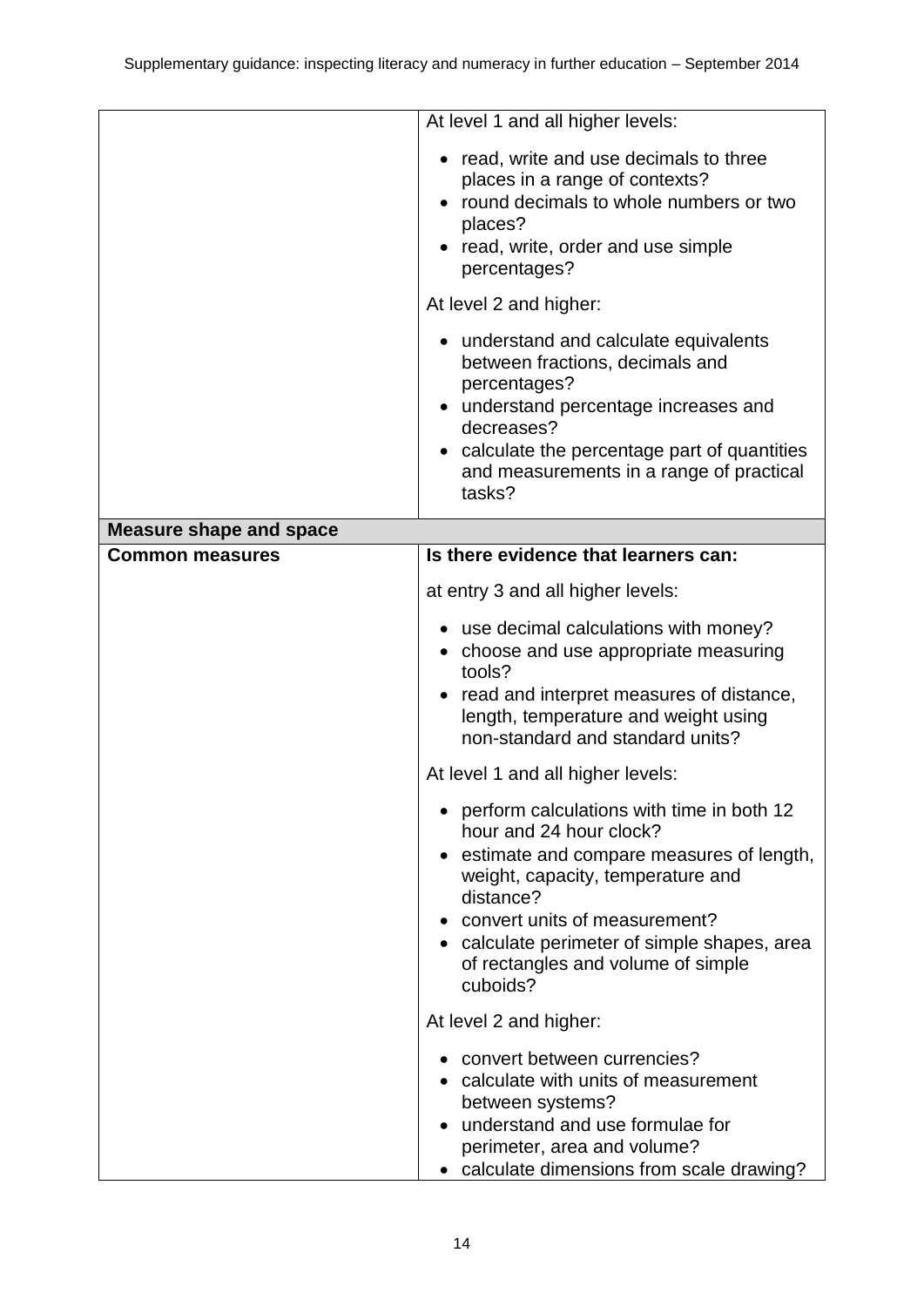| Shape and space               | Is there evidence that learners can:                                                                                                                                                                                |
|-------------------------------|---------------------------------------------------------------------------------------------------------------------------------------------------------------------------------------------------------------------|
|                               | at entry 3 and all higher levels:                                                                                                                                                                                   |
|                               | • solve practical problems using the<br>properties of 2-D and 3-D shapes?                                                                                                                                           |
|                               | At level 1 and all higher levels:                                                                                                                                                                                   |
|                               | • solve problems using tessellation and<br>symmetry?<br>draw 2-D shapes using grids?                                                                                                                                |
|                               | At level 2 and higher:                                                                                                                                                                                              |
|                               | • recognise and use maps and plans?<br>• solve problems using 2-D shapes and 3-D<br>shapes?                                                                                                                         |
| <b>Handling data</b>          |                                                                                                                                                                                                                     |
| Data and statistical measures | Is there evidence that learners can:                                                                                                                                                                                |
|                               | at entry 3 and all higher levels:                                                                                                                                                                                   |
|                               | • extract information from tables, lists,<br>diagrams and simple charts?<br>construct and compare information from<br>bar charts and pictograms?<br>represent data in a range of ways and in<br>practical contexts? |
|                               | At level 1 and all higher levels:                                                                                                                                                                                   |
|                               | interpret information from a range of<br>sources?<br>• collect and represent discrete data?<br>find the mean and range for sets of data?                                                                            |
|                               | At level 2 and all higher levels:                                                                                                                                                                                   |
|                               | • collect, organise and represent continuous<br>data from a range of sources?<br>complete calculations for mean, median<br>and mode?<br>find the range and describe the spread in<br>data sets?                     |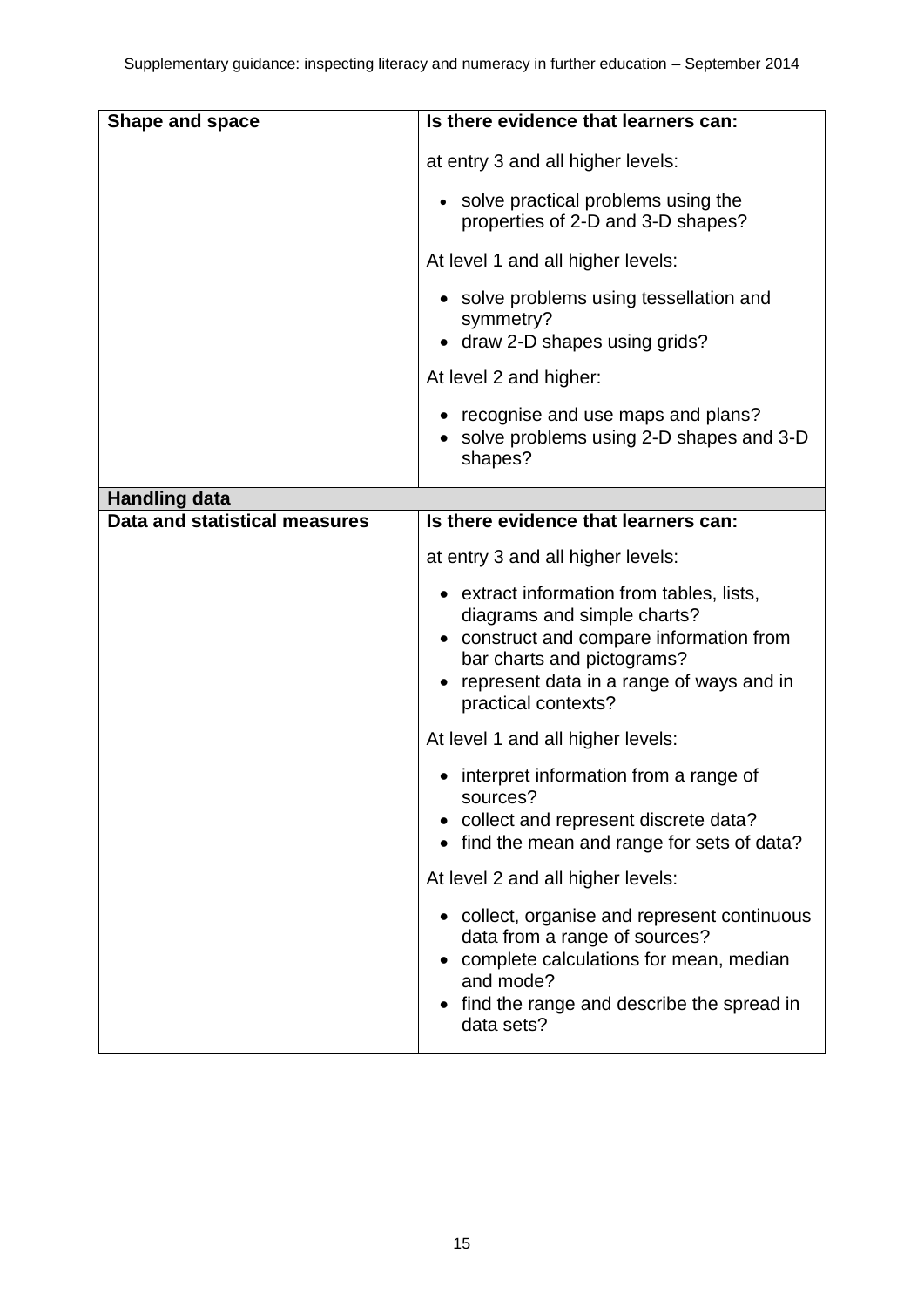## **Marking and assessment**

Is marking up-to-date?

- Are there are many gaps in learners' books, or missing work. Does the tutor notice this?
- Is there a common marking policy within and between subjects, not just in grading but with regard to identifying and correcting any specific errors within numeracy calculations, i.e. not just ticks and crosses but identification of where, within the sum, the error has occurred?
- Does marking take into account the specific methods of numerical calculation selected by the learner? Learners in post-16 may come in with a range of numeracy calculation methods.
- Are comments on learners' work diagnostic and do they show learners how to improve?
- Do learners follow up tutors' comments, for example to redraft, correct or complete work.

## **Question prompts for lesson observation – focus on numeracy**

## **How well do learners:**

- explain their thinking to show their understanding of number processes and concepts?
- Identify and use an efficient strategy for calculations, including mental methods, written methods and use of a calculator?
- demonstrate they have a secure knowledge and understanding of number facts (for example place value, equivalence of decimals and fractions, ordering decimals)?
- demonstrate a sound understanding of calculation methods (for example tables, bonds, mental and written methods and efficient use of a calculator) and calculate accurately?
- demonstrate an awareness of shape, scale, size and position?
- evaluate data to make informed decisions? Are learners able to collect, organise and analyse data effectively?
- apply their skills accurately when working independently and with others?
- evaluate their solutions?
- cope with the mathematical demands made in the subject?
- draw on skills and concepts learned previously?

## **How well does the teaching...?**

- demonstrate good use of language to develop learners' numeracy skills?
- promote an interest and enthusiasm for numeracy?
- use challenging and practical tasks to develop learners' numeracy skills?
- offer opportunities for solving problems in everyday practical tasks relevant to the learners' main course of study or interests?
- promote the links between numeracy calculations and the relevance to everyday tasks?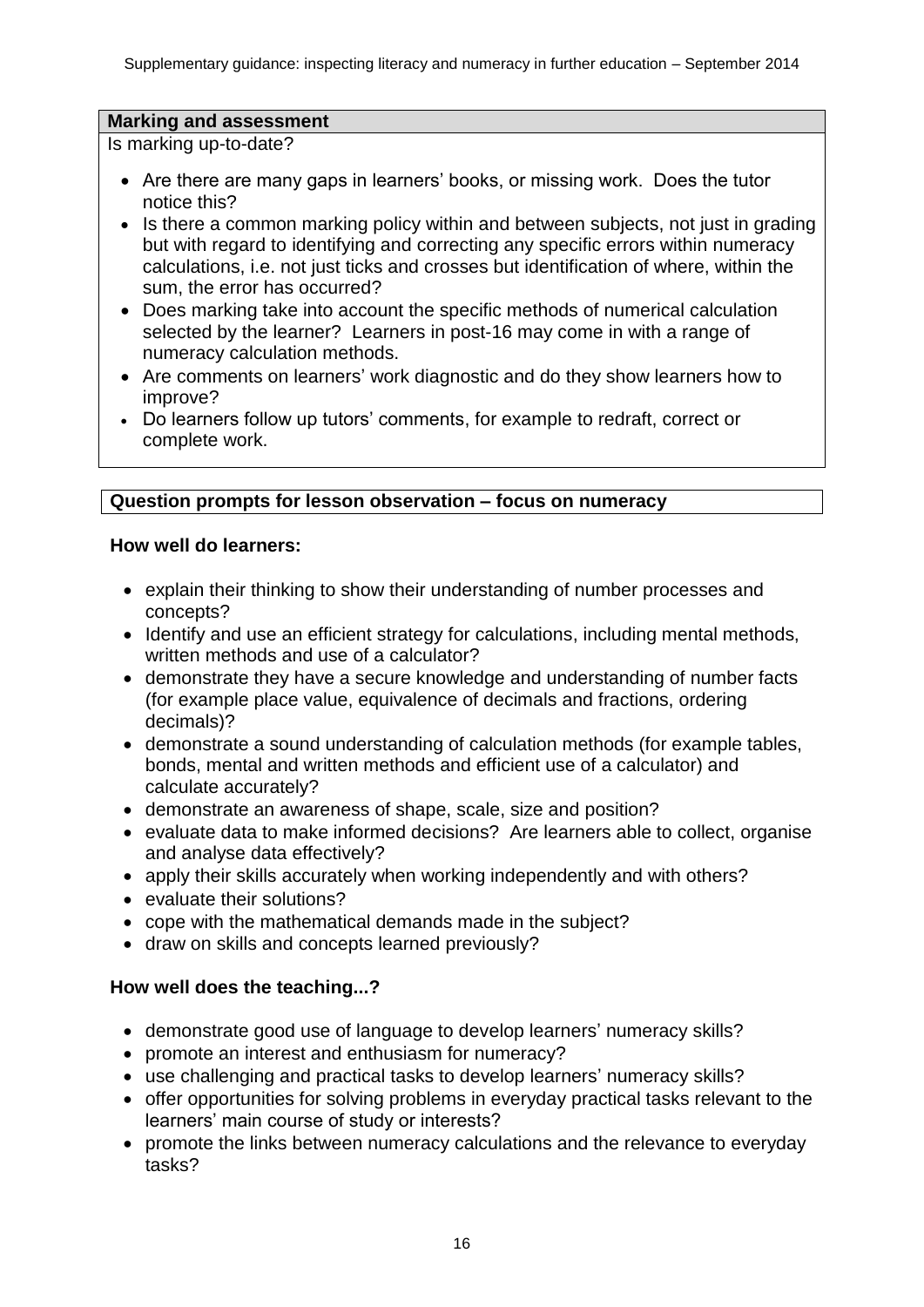- provide opportunities for applying numeracy skills in a wide range of relevant contexts?
- identify opportunities for transferring numeracy skills to different and unfamiliar contexts?
- make connections between numeracy skills, for example calculation of number in measure shape and space?
- use a range of strategies to improve accuracy?
- use numeracy to improve learners' reasoning skills?
- offer opportunities for learners to identify patterns and similarities in calculations?
- use probing questions to improve understanding?
- use technology to promote and enhance numeracy learning?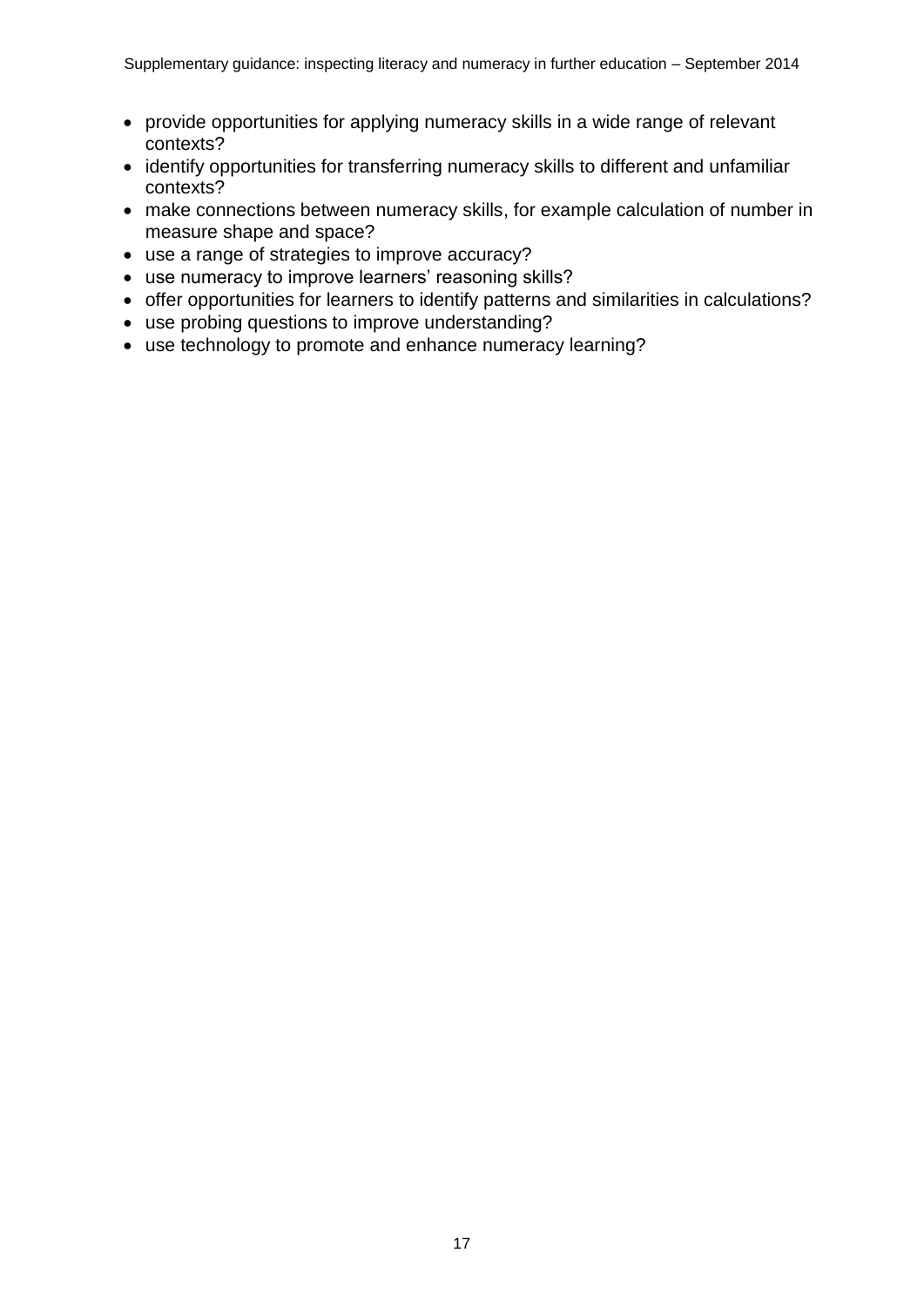# **Annex 1: Writing the PIC**

From an analysis of the college and learning area self-assessment reports (SARs),1.1.4, make comments in the Evaluation section of the PIC on:

- evidence of the percentage of learners who have been identified for literacy and numeracy support programmes;
- evidence of the numbers who have taken up literacy and/or numeracy support;
- evidence provided by the college about standards in literacy and numeracy;
- evidence of how learners are supported in their literacy and numeracy learning; and
- evidence of how learners' progress in literacy and numeracy skills is tracked and recorded.

From an analysis of 2.1.2, make comments on:

- the college's systematic tracking and monitoring of progress in literacy and numeracy;
- the effectiveness of literacy and numeracy support programmes:
- how well the college co-ordinates skills provision to plan for progression;
- in literacy whether the college has evidence of learners applying higher-order reading and writing skills across their main course of study;
- how well schemes of work address all learners' needs, particularly those working below expected levels and those more able learners; and
- how well the college develops dual-literacy skills and makes links with other languages.

From an analysis of 3.1.1 and 3.2.1 make comments on how well leaders and managers:

## 3.1.1

- use data on literacy and numeracy to monitor and challenge performance;
- set targets to drive improvement; and
- respond to national priorities for literacy and numeracy skills and qualifications.

## 3.2.1

- evaluate the effectiveness of strategies to improve literacy and numeracy learning experiences and outcomes; and
- use their data to compare their performance to that in other learning areas and college targets.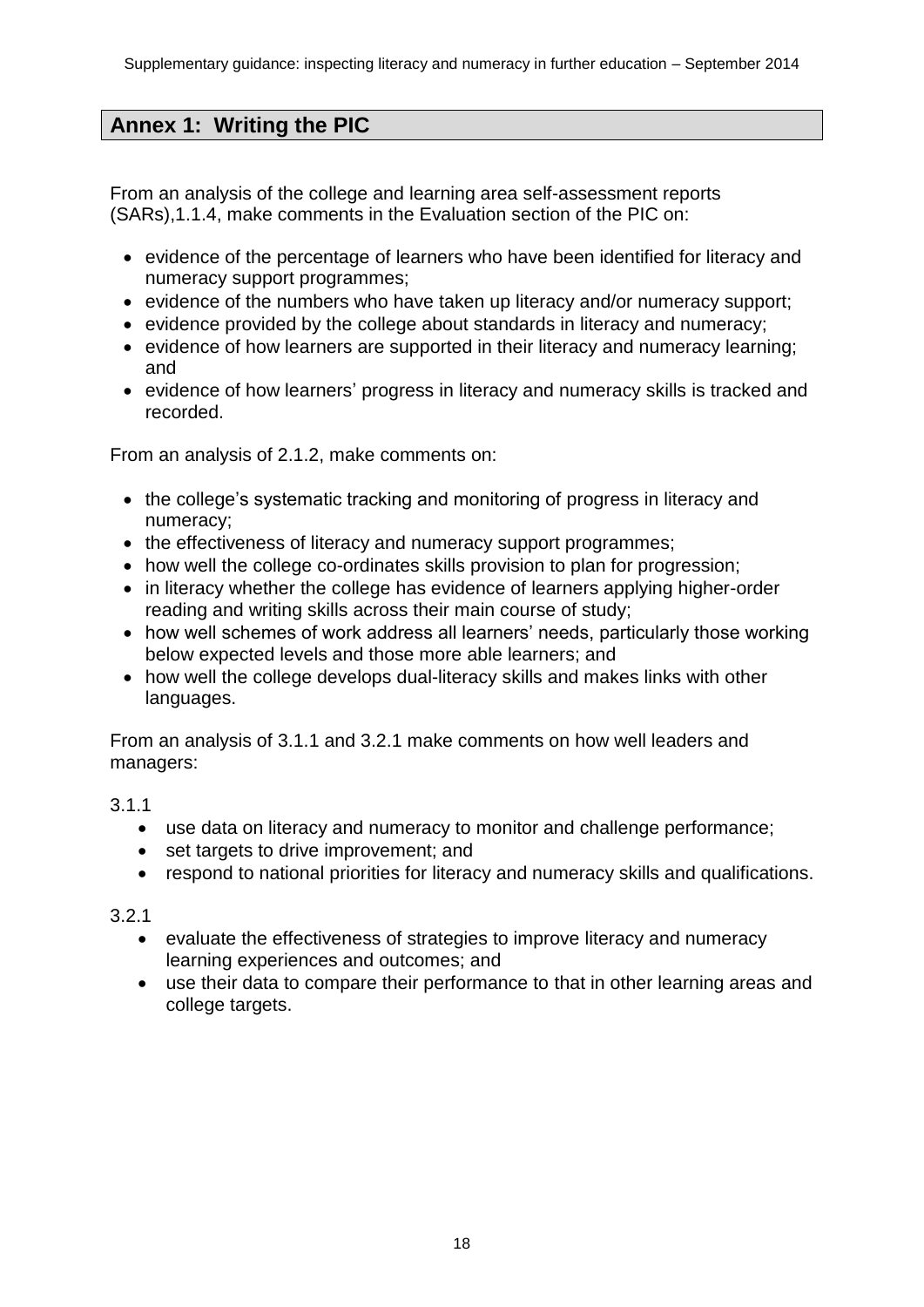## **Annex 2: Role of the literacy and numeracy lead inspectors**

The role of the literacy and numeracy lead inspectors (LANLIs) is to form a judgement on the standards, provision and leadership for literacy and numeracy within the learning areas and across the college as part of the phase one inspection. On all inspections there will be a learning area lead inspector for literacy and a learning area lead inspector for numeracy. The two learning area lead inspectors will work very closely together and will report on both literacy and numeracy. The reports will have a judgement for each key question but will not have judgements for the individual quality indicators. The inspectors will carry out observations and learning walks primarily in those areas of the college that are not part of the learning area inspections.

Colleges deliver their skills programmes in a variety of ways. These may include:

- discrete classes for literacy and numeracy;
- literacy and numeracy developed through the Welsh Baccalaureate; and
- literacy and numeracy delivered by vocational staff within vocational courses.

The LANLI inspectors will need to liaise with the skills manager (or equivalent) very early in the inspection to establish the delivery model. They will need to observe these classes but will also be looking for evidence of how well teachers develop skills as part of all sessions.

Learning walks should include talking to learners in a wide variety of settings. Inspectors should focus specifically on how well learners know their skills targets and whether these are reviewed and updated regularly.

Work scrutiny is an important part of evidence. Inspectors should take every opportunity to look at learner work during learning walks and observations. However, they should focus particularly on how well teachers and managers monitor and record the development of learners' skills in learners' work. They should look at records of how well teachers use marking schemes; how well teachers mark work and how well they record, track and monitor learner progress in developing literacy and numeracy skills.

## **Before the phase one inspection:**

The LANLIs will:

- scrutinise the learning area / college self-assessment reports (SAR) and data sets;
- scrutinise the learning area / college quality development plan (QDP);
- write a draft PIC:
- liaise with the RI to identify an appropriate base room; and
- review accommodation requirements.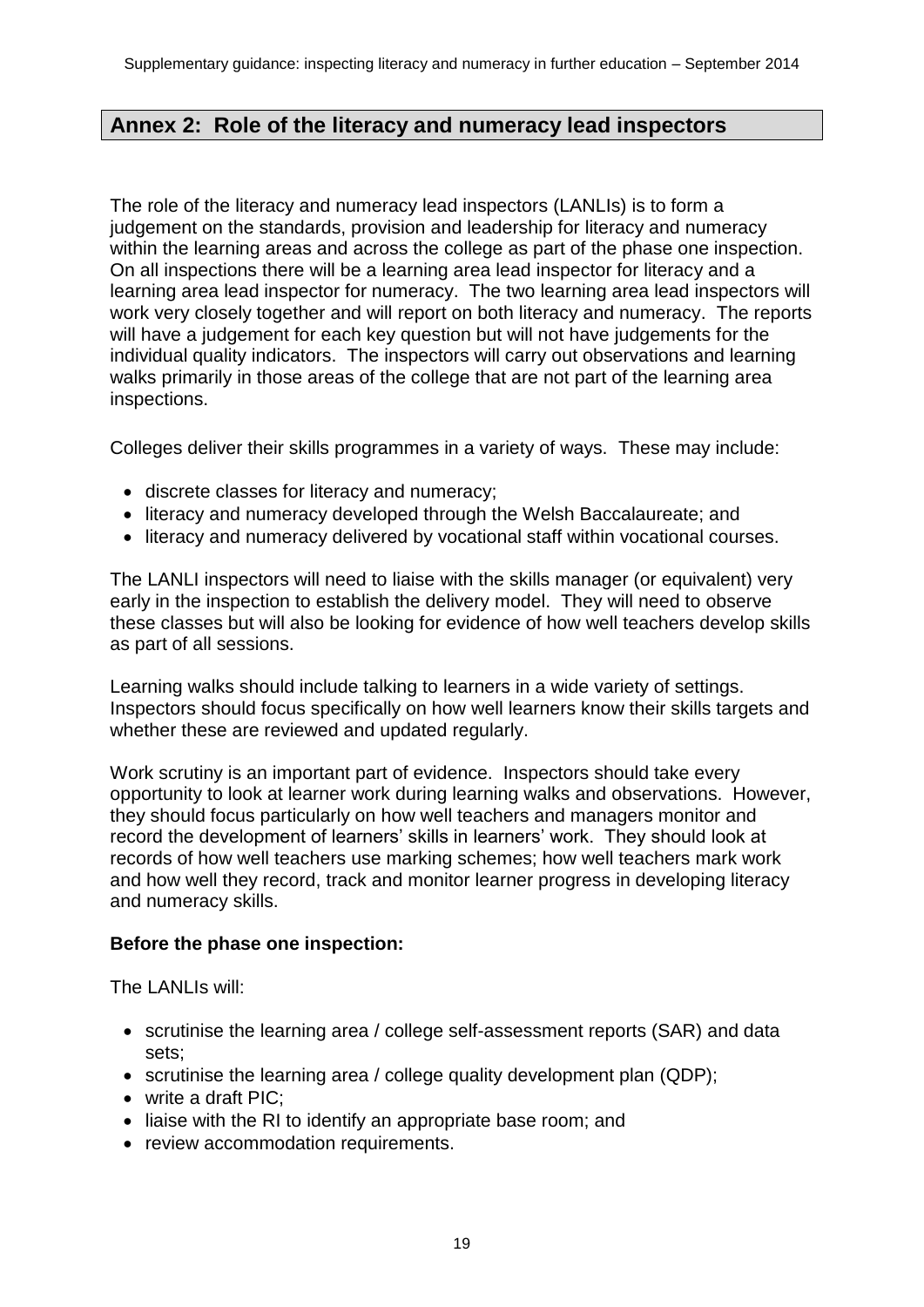Supplementary guidance: inspecting literacy and numeracy in further education – September 2014

## **During the phase one inspection**

#### **Monday afternoon- phase one:**

The LANLIs will:

- share their draft PICs and identify common themes;
- plan a timetable of observations and learning walks;
- arrange meetings;
- plan writing responsibilities; and
- arrange the evening feedback to the relevant skills manager (or equivalent).

## **Tuesday and Wednesday – phase one:**

The LANLIs will:

- carry out observations and learning walks;
- meet with relevant staff;
- talk to learners:
- quality check the skills evidence in the JF to ensure that it is sufficient, robust and written to Estyn standards;
- ensure that any issues are recognised and dealt with appropriately;
- liaise daily with the learning area leads to gather feedback on literacy and numeracy in the learning areas;
- collate the JFs at regular intervals; and
- liaise each evening with the RI.

## **Thursday – phase one:**

The LANLIs will:

- complete their input JFs;
- create a final collated JF;
- scrutinise the evidence gathered to form judgements;
- ensure that the JF contains enough information for the phase two inspection;
- $\bullet$  create the reporting JF;
- meet with the QAI and RI to moderate the judgements; and
- write the summary sections for the report.

## **Friday morning – phase one:**

The LANLIs will:

- edit and revise the final report;
- share outcomes at the final full team meeting; and
- lead the feedback to the skills manager(s).